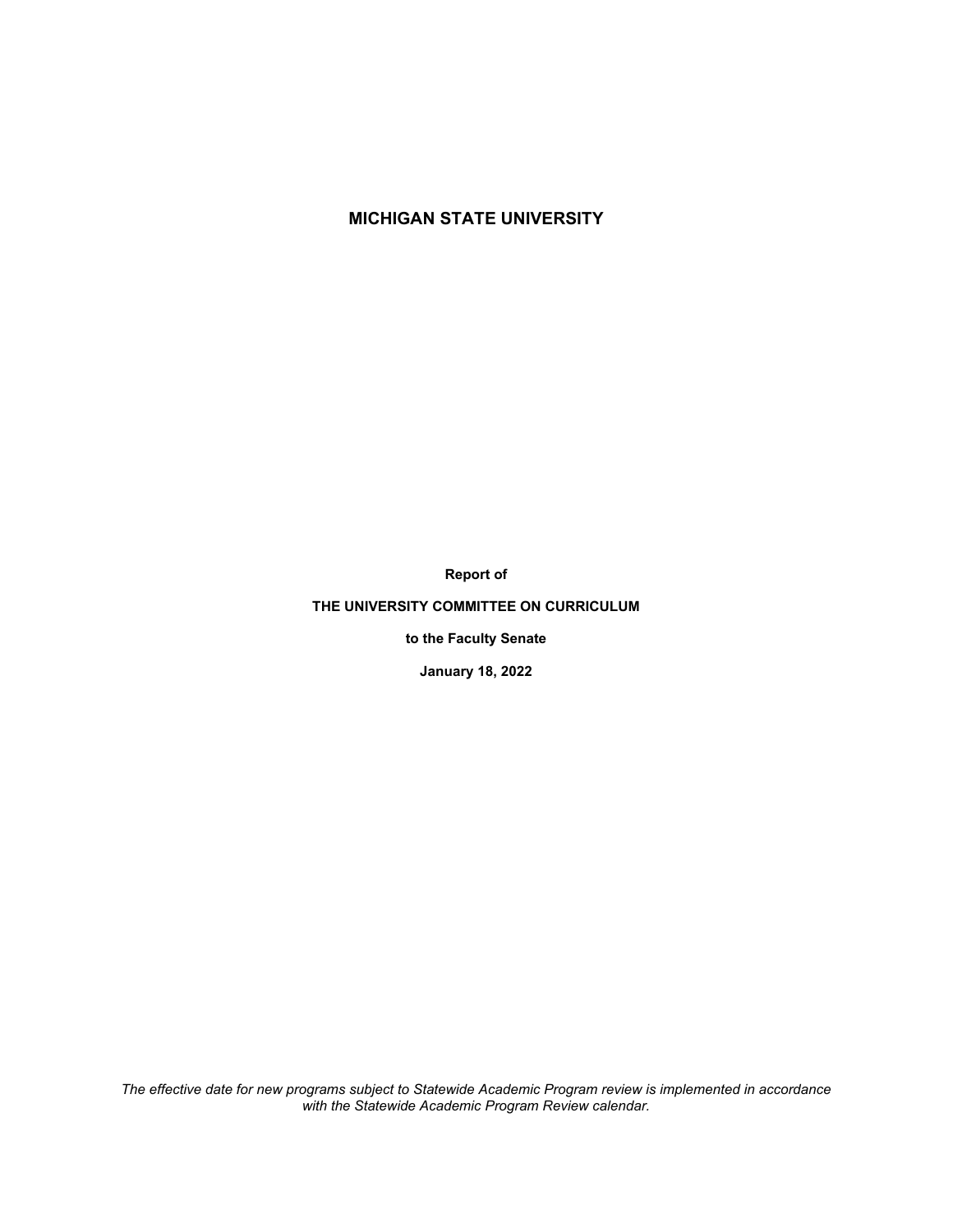#### MICHIGAN STATE UNIVERSITY University Committee on Curriculum

#### TO: Faculty Senate

This report is prepared and distributed for the following purposes:

- 1. To report new academic programs, changes in academic programs, discontinuations of academic programs, new courses, permanent changes in courses, and deletions of courses.
- 2. To notify the initiating colleges, schools, and departments of approval by the University Committee on Curriculum of their requests for new academic programs, changes in academic programs, discontinuations of academic programs, new courses, permanent changes in courses, and deletions of courses. Any items not approved by the Faculty Senate will be reported to the appropriate college and department or school.
- 3. To provide information to members of the faculty in each department about academic programs and courses in all colleges, departments, and schools of the University.

Reports of the University Committee on Curriculum to the Faculty Senate are organized as follows:

### PART I - NEW ACADEMIC PROGRAMS AND PROGRAM CHANGES:

 Organized by colleges in alphabetical order. For a given college, academic units are organized in alphabetical order. For a given academic unit, degrees, majors, and specializations are organized in alphabetical order.

#### PART II - NEW COURSES:<sup>1</sup>

 Organized by academic units in alphabetical order; All-University courses appear last. For a given academic unit, courses are organized according to the names associated with course subject codes, in alphabetical order. Courses with the same subject code are in numerical order.

#### PART III - COURSE CHANGES:<sup>1</sup>

 Organized by academic units in alphabetical order; All-University courses appear last. For a given academic unit, courses are organized according to the names associated with course subject codes, in alphabetical order. Courses with the same subject code are in numerical order.

Not all of the above categories, and not all of the colleges and academic units, will necessarily appear in any given Senate Report.

<sup>1</sup>One or more of the abbreviations that follow may be included in a course entry:

- $P: =$  Prerequisite monitored in SIS<br>C:  $=$  Corequisite
- C: = Corequisite<br>R: = Restriction
- 
- R: = Restriction<br>RB: = Recommer RB: = Recommended background<br>SA: = Semester Alias
- Semester Alias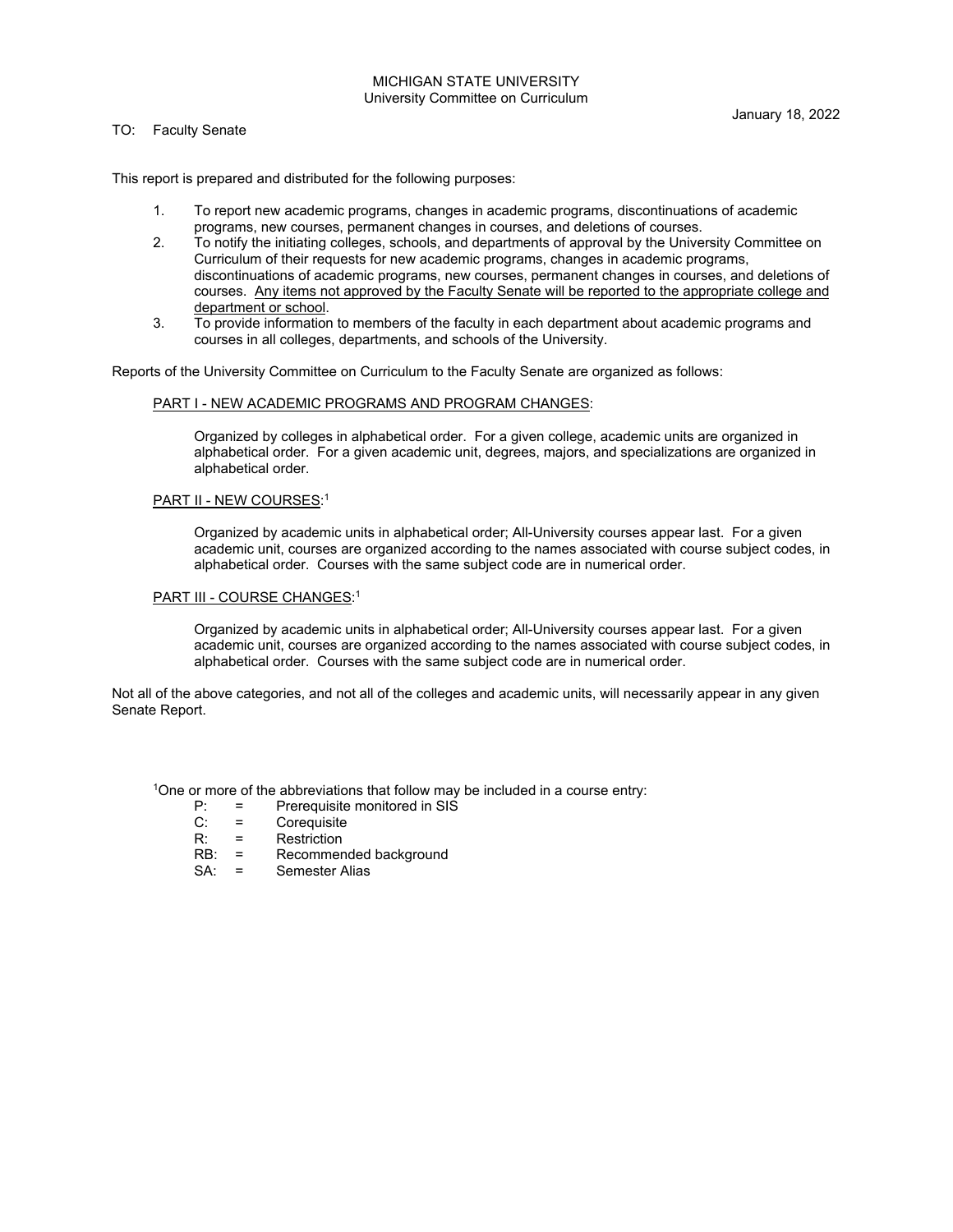### MICHIGAN STATE UNIVERSITY

#### January 18, 2022

- TO: Faculty Senate
- FROM: University Committee on Curriculum
- SUBJECT: New Academic Programs and Program Changes: New Courses and Course Changes

### **PART I - NEW ACADEMIC PROGRAMS AND PROGRAM CHANGES**

#### **COLLEGE OF AGRICULTURE AND NATURAL RESOURCES**

- 1. Change the requirements for **Disciplinary Teaching Minor** in **Agriculture, Food and Natural Resource Education** in the Department of Community Sustainability. The Teacher Education Council (TEC) approved this request at its November 8, 2021 meeting.
	- a. Under the heading **AGRICULTURE, FOOD AND NATURAL RESOURCE EDUCATION** replace the entire entry with the following:

Students must complete:

| 1. |             |             |      | All of the following courses (14 credits):     |                                            |
|----|-------------|-------------|------|------------------------------------------------|--------------------------------------------|
|    | <b>ANS</b>  | 110         |      | Introductory Animal Agriculture                | 3                                          |
|    | <b>CSS</b>  | 101         |      | Introduction to Crop Science                   |                                            |
|    | <b>CSUS</b> | 200         |      | Introduction to Sustainability                 | $\begin{array}{c} 3 \\ 3 \\ 3 \end{array}$ |
|    | <b>CSUS</b> | 343         |      | <b>Community Food and Agricultural Systems</b> |                                            |
|    | <b>TE</b>   | 409         |      | Crafting Teaching Practices in the Secondary   |                                            |
|    |             |             |      | <b>Teaching Minor</b>                          | $\mathbf{1}$                               |
|    | <b>TE</b>   | 503         |      | Internship in Teaching Diverse Learners in     |                                            |
|    |             |             |      | <b>Additional Endorsement Areas</b>            | $\mathbf{1}$                               |
| 2. |             |             |      | One of the following courses (3 credits):      |                                            |
|    | <b>AFRE</b> | 100         |      | Decision-making in the Agri-Food System        | 3                                          |
|    | <b>AFRE</b> | 130         |      | Farm Management I                              | 3                                          |
| 3. |             |             |      | One of the following courses (2 or 3 credits): |                                            |
|    | CSS         | 143         |      | Introduction to Soil Science                   | $\frac{2}{3}$                              |
|    | <b>CSS</b>  | 210         |      | <b>Fundamentals of Soil Science</b>            |                                            |
| 4. |             |             |      | One of the following groups (3 credits):       |                                            |
|    | a.          | <b>HRT</b>  | 242  | Passive Solar Greenhouses for Protected        |                                            |
|    |             |             |      | Cultivation                                    | 1                                          |
|    |             | HRT         | 243  | Organic Transplant Production                  | $\mathbf{1}$                               |
|    |             | HRT         | 253  | <b>Compost Production and Use</b>              | 1                                          |
|    | b.          | <b>HRT</b>  | 203  | Introduction to Horticulture                   | 3                                          |
| 5. |             |             |      | One of the following groups (6 credits):       |                                            |
|    | a.          | <b>CSUS</b> | 860  | Youth Leadership: Theory and Practice          | 3                                          |
|    |             | <b>CSUS</b> | 861  | Educational Theory and Application of          |                                            |
|    |             |             |      | <b>Experiential Learning in AFNR</b>           | 3                                          |
|    | b.          | CSUS        | 222A | Seminar in Instructional Theory I-             |                                            |
|    |             |             |      | Agriculture, Food and Natural                  |                                            |
|    |             |             |      | <b>Resources Education</b>                     | $\mathbf{1}$                               |
|    |             | CSUS        | 222B | Seminar in Instructional Theory II -           |                                            |
|    |             |             |      | Agriculture, Food and Natural                  |                                            |
|    |             |             |      | <b>Resources Education</b>                     | 1                                          |
|    |             | <b>CSUS</b> | 222C | Seminar in Instructional Theory III -          |                                            |
|    |             |             |      | Agriculture, Food and Natural                  |                                            |
|    |             |             |      | <b>Resources Education</b>                     | $\mathbf{1}$                               |
|    |             | <b>CSUS</b> | 223A | Seminar in Leadership Theory I-                |                                            |
|    |             |             |      | Agriculture, Food and Natural                  |                                            |
|    |             |             |      | <b>Resources Education</b>                     | $\mathbf{1}$                               |
|    |             | CSUS        | 223B | Seminar in Leadership Theory II -              |                                            |
|    |             |             |      | Agriculture, Food and Natural                  |                                            |
|    |             |             |      | <b>Resources Education</b>                     | $\mathbf{1}$                               |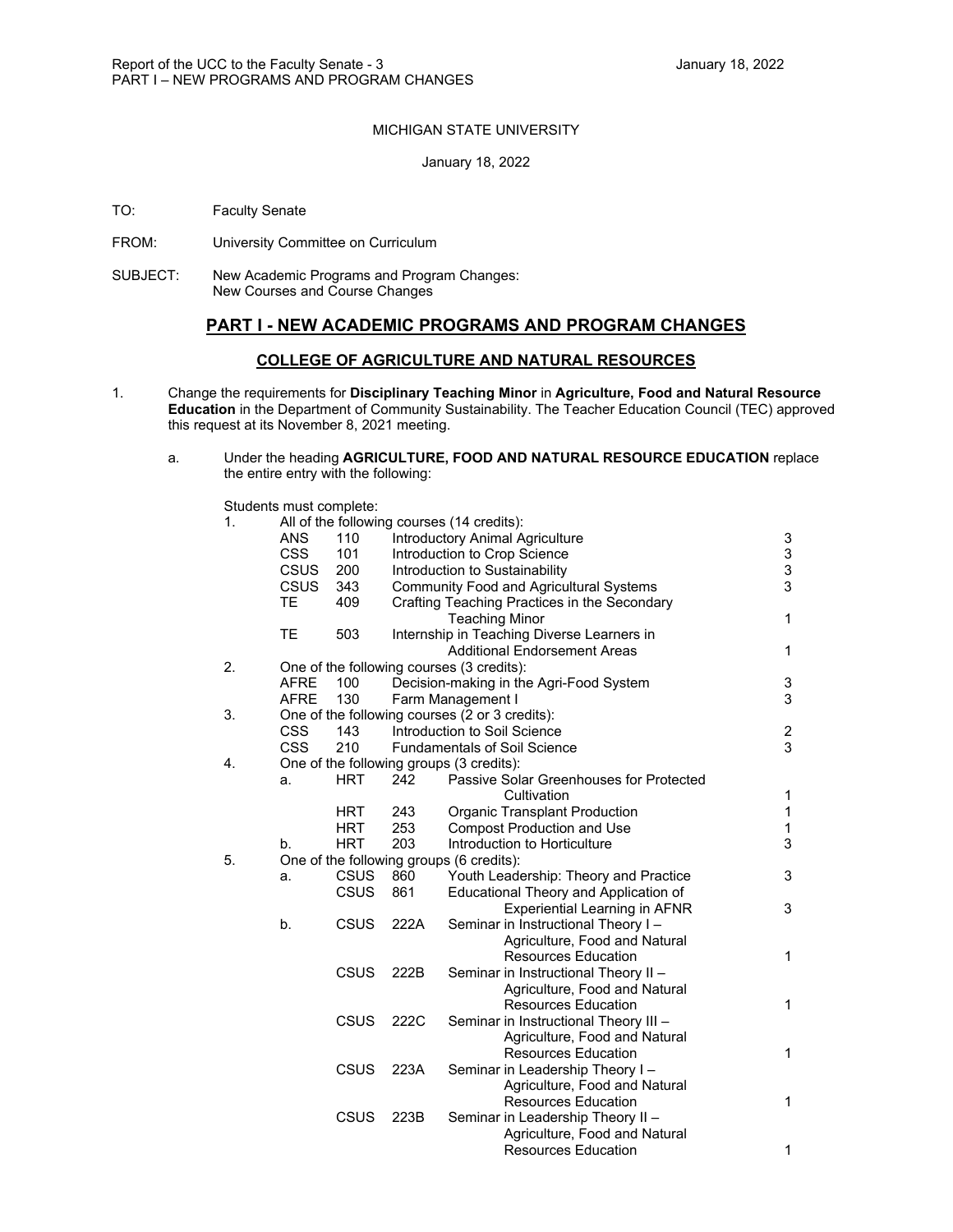CSUS 223C Seminar in Leadership Theory III – Agriculture, Food and Natural Resources Education  $\frac{1}{28}$  or 29

**28 or 29** 

Effective Summer 2022.

- 2. Change the requirements for **Bachelor of Science** degree in **Environmental Studies and Sustainability** in the Department of Community Sustainability.
	- a. Under the heading **Requirements for the Bachelor of Science Degree in Environmental Studies and Sustainability** replace the item 3. with the following:

The following requirements for the major (64 to 66 credits):

| a. |             |     | All of the following Science Foundations courses (15 credits):                     |                           |
|----|-------------|-----|------------------------------------------------------------------------------------|---------------------------|
|    | BS          | 161 | Cell and Molecular Biology                                                         | 3                         |
|    | <b>BS</b>   | 162 | Organismal and Population Biology                                                  | $\mathbf{3}$              |
|    | <b>BS</b>   | 172 | Organismal and Population Biology Laboratory                                       | $\overline{a}$            |
|    | <b>CEM</b>  | 141 | <b>General Chemistry</b>                                                           | $\overline{\mathbf{4}}$   |
|    | <b>IBIO</b> | 355 | Ecology                                                                            | 3                         |
| b. |             |     | One of the following Applied Earth Sciences courses (3 or 4 credits):              |                           |
|    | <b>CSS</b>  | 210 | <b>Fundamentals of Soil Science</b>                                                | $\ensuremath{\mathsf{3}}$ |
|    | GEO         | 206 | Physical Geography                                                                 | 3                         |
|    | <b>GLG</b>  | 201 | The Dynamic Earth                                                                  | $\overline{\mathbf{4}}$   |
| C. |             |     | All of the following Community Sustainability Core courses (16 credits):           |                           |
|    | <b>CSUS</b> | 200 |                                                                                    | 3                         |
|    | <b>CSUS</b> |     | Introduction to Sustainability                                                     |                           |
|    |             | 221 | Seminar in Environmental and Sustainability Careers                                | $\mathbf{1}$              |
|    | <b>CSUS</b> | 300 | Theoretical Foundations of Sustainability                                          | $\ensuremath{\mathsf{3}}$ |
|    | <b>CSUS</b> | 301 | Community Engagement for Sustainability (W)                                        | 3                         |
|    | <b>CSUS</b> | 310 | History of Environmental Thought and Sustainability                                | 3                         |
|    | <b>CSUS</b> | 400 | Topics in Environmental Justice                                                    | 3                         |
| d. |             |     | One of the following Intermediate Energy, Water, Land courses (3 credits):         |                           |
|    | <b>CSUS</b> | 259 | Sustainable Energy and Society                                                     | $\ensuremath{\mathsf{3}}$ |
|    | <b>CSUS</b> | 320 | <b>Environmental Planning and Management</b>                                       | 3                         |
|    | <b>CSUS</b> | 354 | Water Resources Management                                                         | 3                         |
| е. |             |     | One of the following Advanced Energy, Water, Land courses (3 credits):             |                           |
|    | <b>CSUS</b> | 426 | <b>Conservation Planning and Adaptive Management</b>                               | 3                         |
|    | <b>CSUS</b> | 453 | Watershed Planning and Management                                                  | 3                         |
|    | <b>CSUS</b> | 459 | Clean Energy System Policy                                                         | 3                         |
| f. |             |     | Two of the following Community Sustainability Intermediate Electives (6 credits):  |                           |
|    | <b>CSUS</b> | 215 | International Development and Sustainability                                       | 3                         |
|    | <b>CSUS</b> | 265 | <b>Exploring Environmental and Sustainability Issues</b>                           |                           |
|    |             |     | and Policy Using Film                                                              | $\ensuremath{\mathsf{3}}$ |
|    | <b>CSUS</b> | 273 | Introduction to Travel and Tourism                                                 | $\mathsf 3$               |
|    | <b>CSUS</b> | 276 | Sustaining our National Parks and Recreation Lands                                 | 3                         |
|    | <b>GEO</b>  | 221 | Introduction to Geographic Information                                             | 3                         |
| g. |             |     | Two of the following Community Sustainability Advanced Electives (6 or 7 credits): |                           |
|    | <b>CSUS</b> | 343 | <b>Community Food and Agricultural Systems</b>                                     | 3                         |
|    | <b>CSUS</b> | 431 | Interpretation and Visitor Information Systems                                     | 3                         |
|    | <b>CSUS</b> | 445 | Community-Based Environmental and Sustainability                                   |                           |
|    |             |     | Education                                                                          | 3                         |
|    | <b>CSUS</b> | 473 | Social Entrepreneurship for Community Sustainability                               | 3                         |
|    | <b>CSUS</b> | 476 | Natural Resource Recreation Management                                             | 4                         |
| h. |             |     | Two of the following Administration and Leadership courses (6 credits):            |                           |
|    | <b>CSUS</b> | 322 | Leadership for Community Sustainability                                            | 3                         |
|    | <b>CSUS</b> | 429 | Program Evaluation for Community Sustainability                                    | 3                         |
|    | CSUS        | 430 | Non-Profit Organizational Management for                                           |                           |
|    |             |     | <b>Community Sustainability</b>                                                    | 3                         |
|    | <b>CSUS</b> | 433 | <b>Grant Writing and Fund Development</b>                                          | 3                         |
| j. |             |     | One of the following Policy and Law courses: (3 credits)                           |                           |
|    | <b>CSUS</b> | 464 | Environmental and Natural Resource Policy in Michigan                              | 3                         |
|    | CSUS        | 465 | Environmental and Natural Resource Law                                             | 3                         |
|    |             |     |                                                                                    |                           |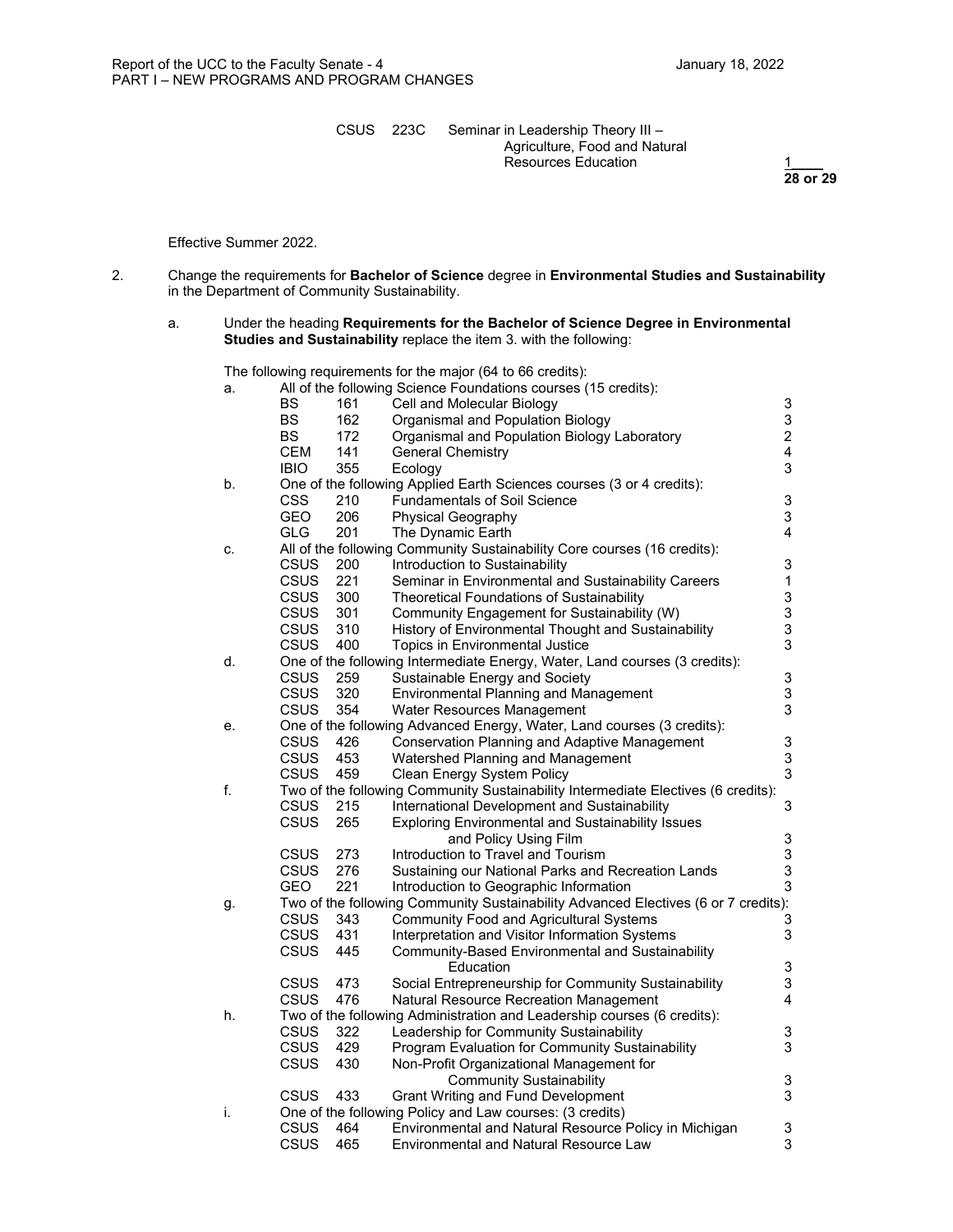j. A minimum of 3 credits in one of the following courses: CSUS 418 Community Sustainability Study Abroad 3to 6<br>CSUS 419 International Studies in Community Sustainability 3to 12 CSUS 419 International Studies in Community Sustainability 3 to 12<br>CSUS 493 Professional Internship in Community Sustainability 3 to 6 Professional Internship in Community Sustainability Students may substitute another appropriate course with approval of the department.

#### Effective Fall 2022.

- 3. Change the requirements for the **Bachelor of Science** degree in **Forestry** in the Department of Forestry.
	- a. Under the heading **Requirements for the Bachelor of Science Degree in Forestry** make the following changes:
		- (1) Replace paragraph two with the following:

The University's Tier II writing requirement for the Forestry major is met by completing Forestry 330, 340L, 406L, 414, and 462. Those courses are referenced in item 3. a. below.

- (2) In item 3. a. change the total credits from '64' to '61'.
- (3) In item 3. a. delete the following course:

|     | <b>FOR</b>       | 405                       | <b>Forest Ecosystem Services</b>                             | 3      |
|-----|------------------|---------------------------|--------------------------------------------------------------|--------|
| (4) |                  |                           | In item 3. d. delete the following course:                   |        |
|     | <b>FW</b>        | 443                       | <b>Restoration Ecology</b>                                   | 3      |
|     |                  |                           | Add the following courses:                                   |        |
|     | <b>FW</b><br>PLB | 417<br>443                | Wetland Ecology and Management<br><b>Restoration Ecology</b> | 3<br>3 |
| (5) |                  |                           | In item 3. e. delete the following course:                   |        |
|     | <b>WRA</b>       | 341                       | Nature and Environmental Writing                             | 3      |
|     |                  | Add the following course: |                                                              |        |
|     | <b>CSUS</b>      | 433                       | <b>Grant Writing and Fund Development</b>                    | 3      |

#### Effective Fall 2022.

- 4. Change the requirements for the **Minor** in **Forestry** in the Department of Forestry.
	- a. Under the heading **Requirements for the Minor in Forestry** make the following changes:

| (1) |            | In item 3., delete the following course: |                                           |  |  |  |  |  |
|-----|------------|------------------------------------------|-------------------------------------------|--|--|--|--|--|
|     | <b>FOR</b> | 405                                      | <b>Forest Ecosystem Services</b>          |  |  |  |  |  |
| (2) |            |                                          | In item 4., delete the following courses: |  |  |  |  |  |

|         | FOR 404 Forest Ecology             |  |
|---------|------------------------------------|--|
|         | FOR 404L Forest Ecology Laboratory |  |
| FOR 412 | Wildland Fire                      |  |

Add the following courses:

| <b>FOR</b> | - 340 | Forest Ecology |  |  |
|------------|-------|----------------|--|--|
|------------|-------|----------------|--|--|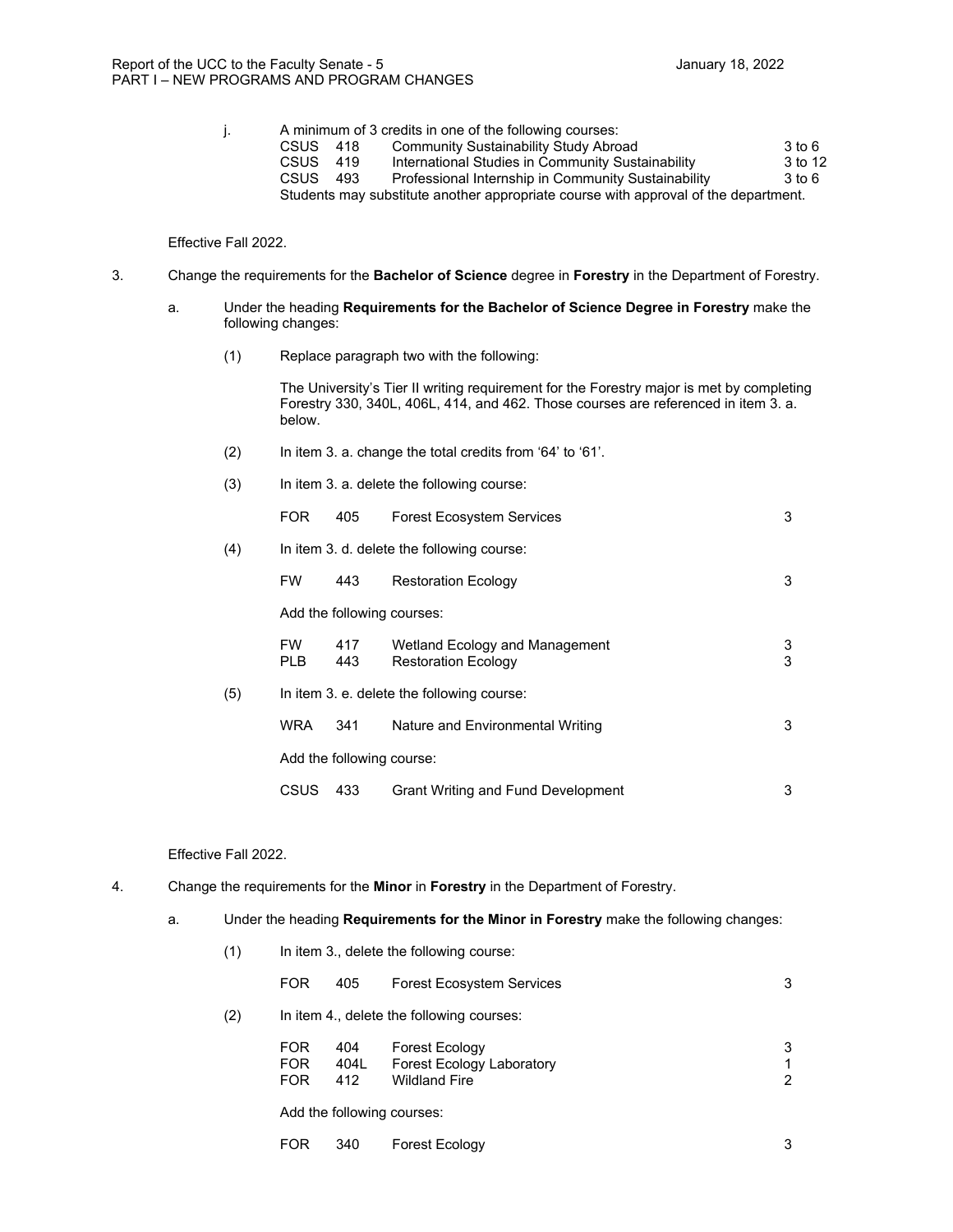| <b>FOR</b> | 340L Forest Ecology Laboratory           |  |
|------------|------------------------------------------|--|
| <b>FOR</b> | 413 Wildland Fire Ecology and Management |  |

Effective Fall 2022.

#### 5. Change the requirements for the **Minor** in **Urban and Community Forestry** in the Department of Forestry.

- a. Under the heading **Requirements for the Minor in Urban and Community Forestry** make the following changes:
	- (1) In item 2., delete the following course:

|     | FOR.       | 405                       | <b>Forest Ecosystem Services</b>         | 3 |
|-----|------------|---------------------------|------------------------------------------|---|
| (2) |            |                           | In item 4., delete the following course: |   |
|     | FOR.       | 404                       | <b>Forest Ecology</b>                    | 3 |
|     |            | Add the following course: |                                          |   |
|     | <b>FOR</b> | 340                       | Forest Ecology                           | 3 |

Effective Summer 2022.

#### **ELI BROAD COLLEGE BUSINESS**

- 1. Change the requirements for the **Minor** in **Retail Management** in the Department of Management.
	- a. Under the heading **Requirements for the Minor in Retail Management** make the following changes:
		- (1) In item 3., delete the following course:

|     | <b>MKT</b>  | 351 | Retail Management                                            | 3 |
|-----|-------------|-----|--------------------------------------------------------------|---|
| (2) |             |     | In item 4., delete the following courses:                    |   |
|     | FIM         | 460 | <b>Retail Information Systems</b>                            | 3 |
|     | <b>MGT</b>  | 416 | <b>Labor Management Relations</b>                            | 3 |
|     | <b>MKT</b>  | 355 | Entrepreneurship: Strategic Marketing Planning<br>and Launch | 3 |
|     | <b>MKT</b>  | 439 | Strategic Management for Food and Agribusiness<br>Firms (W)  | 3 |
|     |             |     | Add the following courses:                                   |   |
|     | AFRE        | 340 | Food Marketing Research and Analytics                        | 3 |
|     | <b>AFRE</b> | 445 | Strategic Management for Food and Agribusiness<br>Firms (W)  | 3 |

Effective Spring 2022.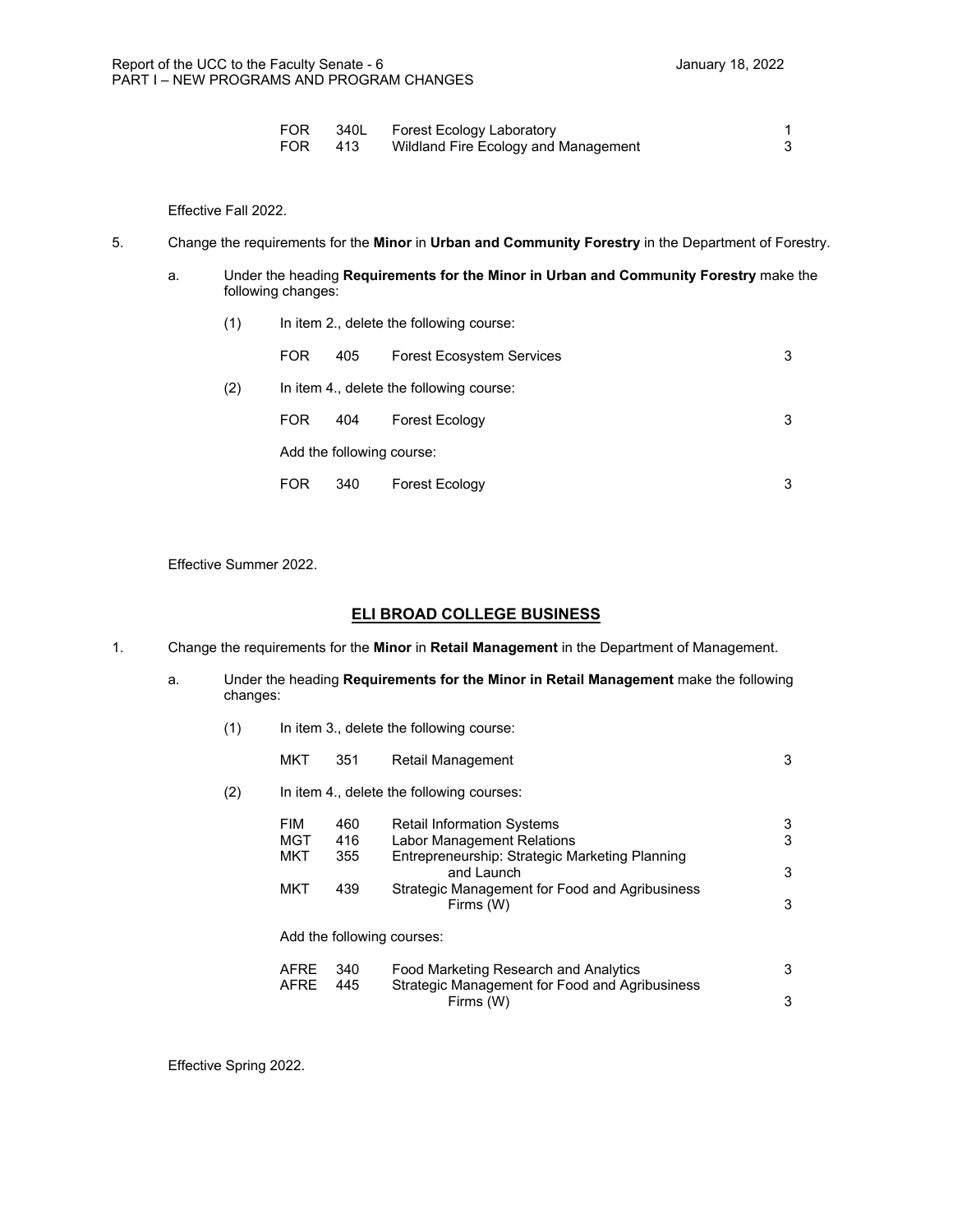1. Change the requirements for the **Master of Arts** degree in **Health and Risk Communication** in the College of Communication Arts and Sciences. The University Committee on Graduate Studies (UCGS) approved this request at its November 15, 2021 meeting.

**COLLEGE OF COMMUNICATION ARTS AND SCIENCES** 

- a. Under the heading **Admission** delete item 4. and renumber items 5. and 6. respectively:
	- 4. the Graduate Record Examination General Test scores.
- b. Under the heading **Requirements for the Master of Arts Degree in Health and Risk Communication** in item 3., delete the following course:

| ADV | 860                       | Media Relations                                                              |  |
|-----|---------------------------|------------------------------------------------------------------------------|--|
|     | Add the following course: |                                                                              |  |
| ADV | 845                       | Advertising and Public Relations for Health, Science, and<br>the Environment |  |

#### Effective Summer 2022.

- 2. Change the requirements for the **Graduate Specialization in Nonprofit Fundraising** in the Department of Communication. The University Committee on Graduate Studies (UCGS) approved this request at its November 15, 2021 meeting.
	- a. Under the heading **Requirements for the Graduate Specialization in Nonprofit Fundraising**, in item 2., delete the following course:

| ADV | 823                       | <b>Consumer Behavior Theories</b>       |  |
|-----|---------------------------|-----------------------------------------|--|
|     | Add the following course: |                                         |  |
| ADV | 800                       | Advertising and Public Relations Theory |  |

Effective Summer 2022.

3. Delete the curriculum and degree requirements for the **Disciplinary Teaching Minor** in **Journalism**, available for secondary certification, in the School of Journalism. The University Committee on Undergraduate Education (UCUE) provided consultative commentary to the Provost after considering this request. The Provost made the determination after considering the consultative commentary from the University Committee on Undergraduate Education to discontinue the program.

No new students are to be admitted to the program effective Fall 2021. No students are to be readmitted to the program effective Fall 2021. Effective Fall 2021, coding for the program will be discontinued and the program will no longer be available in the School of Journalism. Students who have not met the requirements for the Disciplinary Teaching Minor in Journalism through the School of Journalism prior to Fall 2021 will have to change their minor.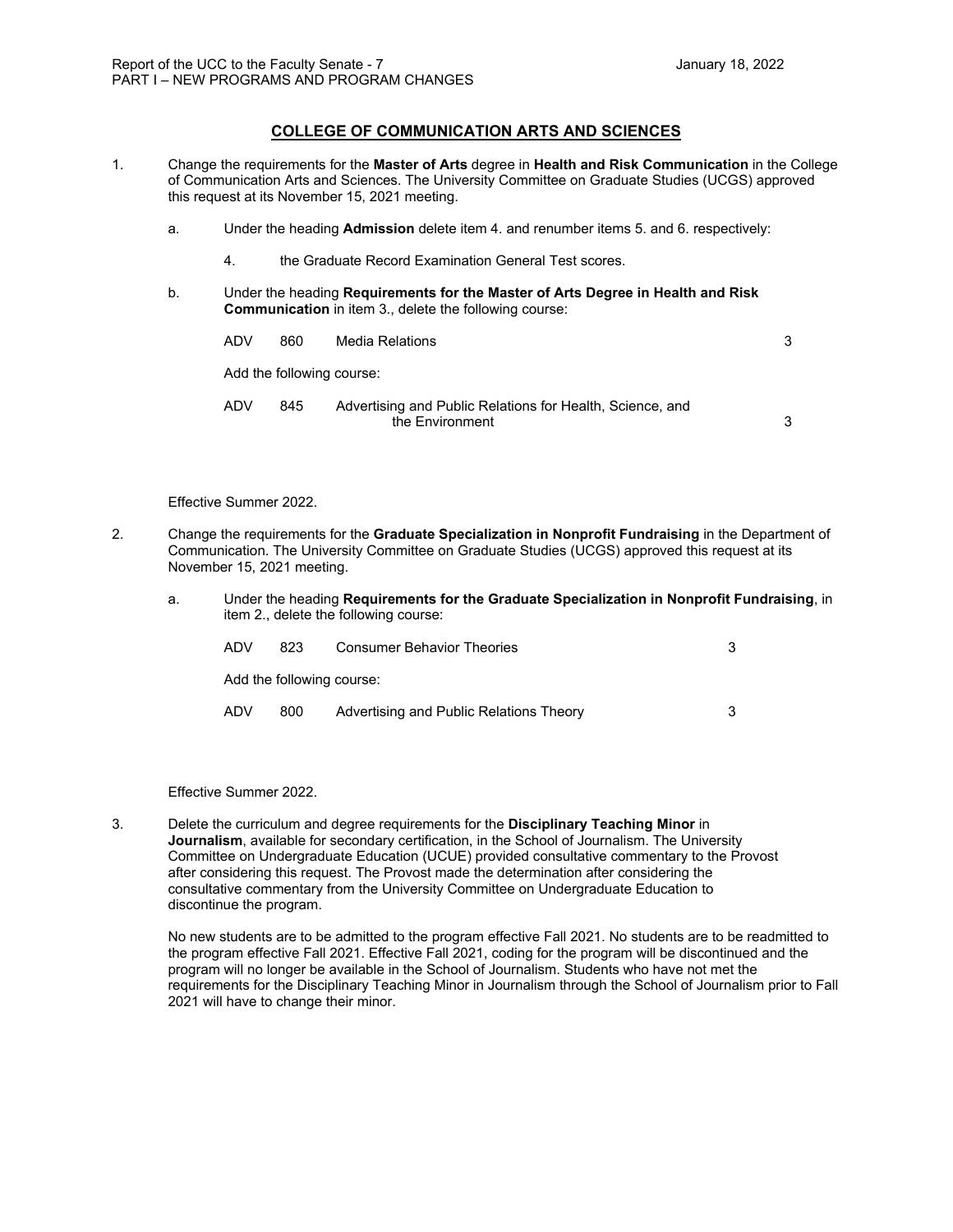### **COLLEGE OF ENGINEERING**

- 1. Change the requirements in the **Master of Science** degree in **Computer Science** in the Department of Computer Science and Engineering. The University Committee on Graduate Studies (UCGS) approved this request at its November 15, 2021 meeting.
	- a. Under the heading **Requirements for the Master of Science Degree in Computer Science** make the following changes:
		- (1) Under the heading **Theory and Algorithms** add the following course:
		- CSE 814 Formal Methods in Software Development 3 (3) Under the heading **Data Analysis and Applications** add the following courses:

| CSE. | 840   | Computational Foundations in Artificial Intelligence |  |
|------|-------|------------------------------------------------------|--|
| CSE  | - 849 | Deep Learning                                        |  |

#### Effective Fall 2022.

- 2. Change the requirements in the **Doctor of Philosophy** degree in **Computer Science** in the Department of Computer Science and Engineering. The University Committee on Graduate Studies (UCGS) approved this request at its November 15, 2021 meeting.
	- a. Under the heading **Requirements for the Doctor of Philosophy Degree in Computer Science** make the following changes:
		- (1) Replace item 1. with the following:

Students must complete a minimum of 30 credits beyond the research requirements in CSE 999. Students must maintain a cumulative grade-point average of at least 3.00 in all courses counted towards the 30 credits. The student's guidance committee reserves the right to require additional course work beyond the minimum. Students should contact the graduate director for approval of any courses outside the Department of Computer Science and Engineering.

(2) In item 3. under the heading **Theory and Algorithms** add the following course:

CSE 814 Formal Methods in Software Development 3 (3) In item 3. under the heading **Data Analysis and Applications** add the following courses: CSE 840 Computational Foundations in Artificial Intelligence 3 CSE 849 Deep Learning 3

Effective Fall 2022.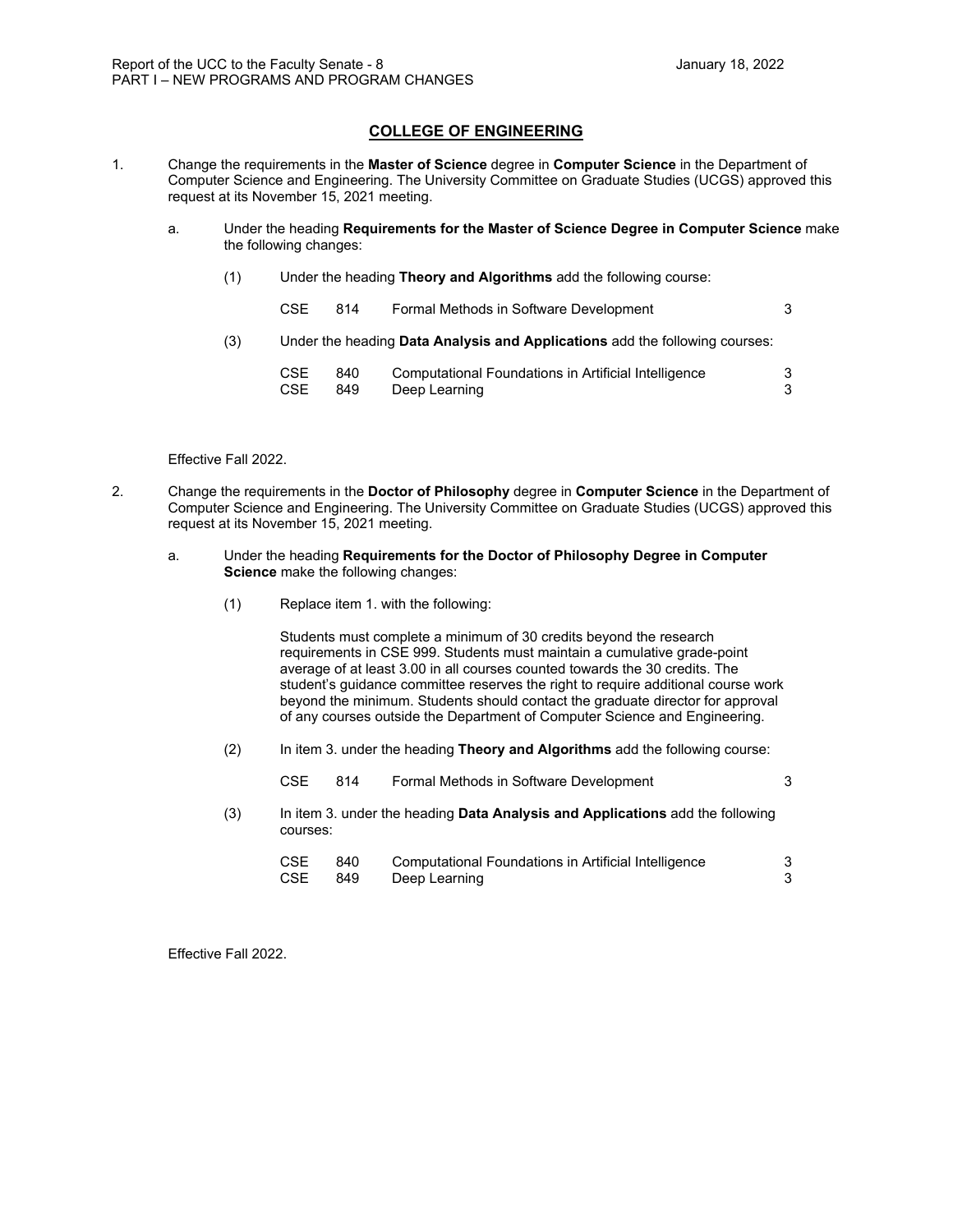### **JAMES MADISON COLLEGE**

- 1. Change the requirements for the **Bachelor of Arts** degree in **James Madison College [Social Relations and Policy]**. The Teacher Education Council (TEC) approved this request at its November 8, 2021 meeting.
	- a. Under the heading **Requirements for the Bachelor of Arts Degree in James Madison College**  make the following changes:
		- (1) Under the heading *Social Relations and Policy* make the following change:
			- (a) In item 1. c. add the following course:
				- MC 338 Environmental Justice and Global Change 4

Effective Summer 2022.

### **COLLEGE OF NATURAL SCIENCE**

- 1. Change the requirements for the **Bachelor of Science** degree in **Biochemistry and Molecular Biology** in the Department of Biochemistry and Molecular Biology.
	- a. Under the heading **Requirements for the Bachelor of Science Degree in Biochemistry and Molecular Biology** make the following changes:
		- (1) In item 3. a. change the total credits from '61 to 69' to '58 to 64'.
		- (2) In item 3. a. (1) change the total credits from '11' to '8' and delete the following course:

|     | <b>CEM</b>                             | 262                        |                    | <b>Quantitative Analysis</b>                                                                                      | 3                              |
|-----|----------------------------------------|----------------------------|--------------------|-------------------------------------------------------------------------------------------------------------------|--------------------------------|
| (3) |                                        |                            |                    | Change item 3. a. (4) to the following:                                                                           |                                |
|     | (a)                                    | CEM<br><b>CEM</b><br>LB    | 161<br>162<br>171L | One of the following groups of courses (2 credits):<br>Chemistry Laboratory I<br><b>Chemistry Laboratory II</b>   | 1<br>$\mathbf 1$<br>1          |
|     | (b)                                    | LB.                        | 172L               | Introductory Chemistry Laboratory I<br>Principles of Chemistry II - Reactivity                                    |                                |
|     | (c)                                    | <b>CEM</b>                 | 185H               | Laboratory<br>Honors Chemistry Laboratory I                                                                       | 1<br>$\overline{2}$            |
| (4) |                                        |                            |                    | In item 3. a. $(5)$ (a) add the following course:                                                                 |                                |
|     | <b>LB</b>                              | 271                        |                    | <b>Organic Chemistry</b>                                                                                          | 3                              |
| (5) |                                        |                            |                    | Change item 3. a. (8) (b) to the following and reletter (b), (c), and (d) respectively:                           |                                |
|     | <b>PHY</b><br><b>PHY</b>               | 221<br>222                 |                    | Studio Physics for Life Sciences I<br>Studio Physics for Life Sciences II                                         | 4<br>4                         |
| (6) |                                        |                            |                    | In item 3. b. change the total credits from '13' to '18' and delete the following courses:                        |                                |
|     | <b>BMB</b><br><b>BMB</b>               | 470<br>471                 |                    | Advanced Molecular Biology Laboratory<br>Advanced Biochemistry Laboratory                                         | $\ensuremath{\mathsf{3}}$<br>3 |
|     |                                        | Add the following courses: |                    |                                                                                                                   |                                |
|     | <b>BMB</b><br><b>BMB</b><br><b>BMB</b> | 370<br>470<br>471          |                    | Introductory Biochemistry Laboratory<br>Advanced Molecular Biology Laboratory<br>Advanced Biochemistry Laboratory | 3<br>4<br>4                    |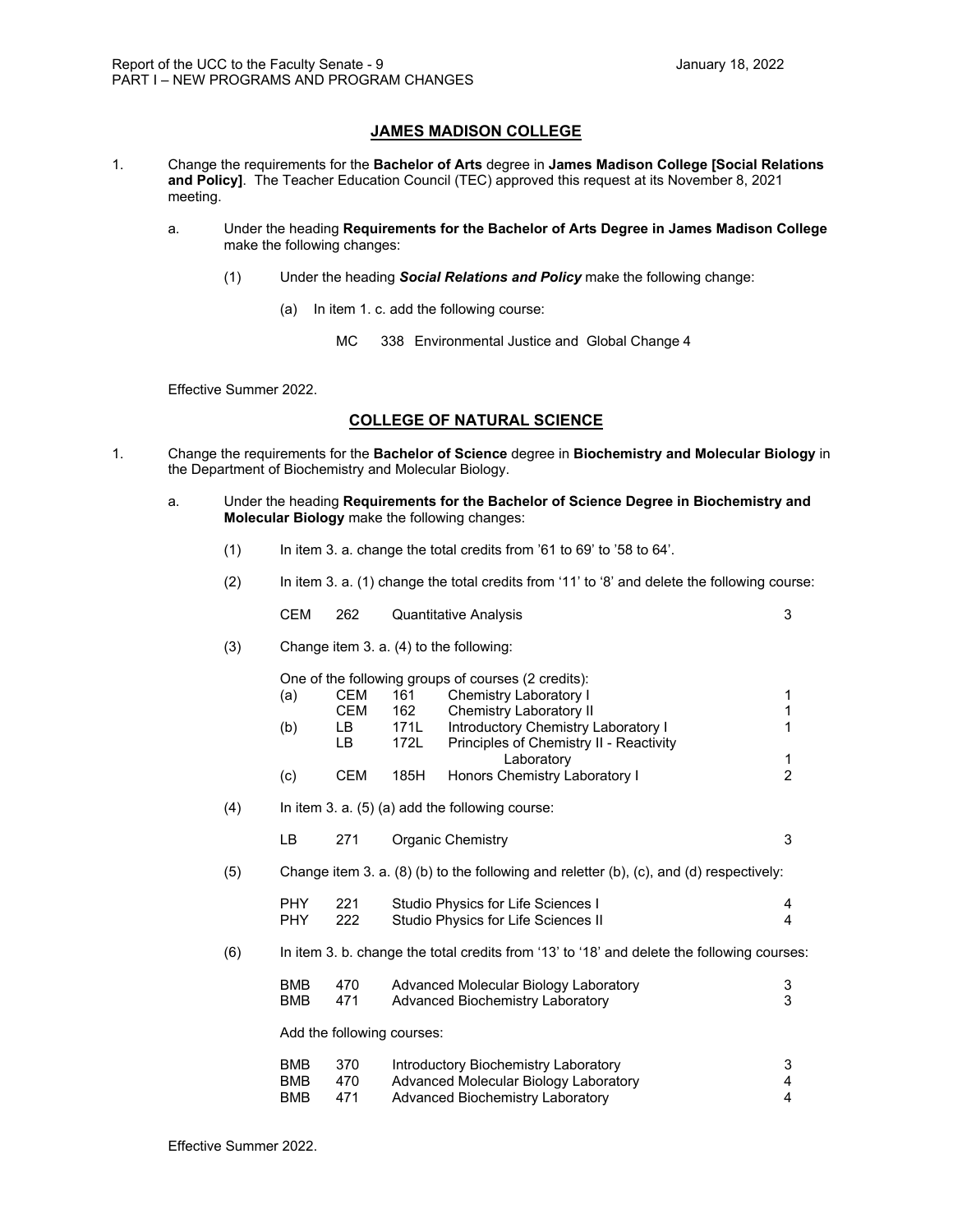- 2. Change the requirements for the **Bachelor of Science** degree in **Biochemistry and Molecular Biology/Biotechnology** in the Department of Biochemistry and Molecular Biology.
	- a. Under the heading **Requirements for the Bachelor of Science Degree in Biochemistry and Molecular Biology/Biotechnology** make the following changes:
		- (1) In item 3. a. change the total credits from '66 to 73' to '63 to 71'.
		- (2) In item 3. a. (1) change the total credits from '11' to '8' and delete the following course:
			- CEM 262 Quantitative Analysis 3
		- (3) Change item 3. a. (4) to the following:

One of the following groups of courses (2 credits): (a) CEM 161 Chemistry Laboratory I 1<br>CEM 162 Chemistry Laboratory II 1 CEM 162 Chemistry Laboratory II 1<br>
LB 171L Introductory Chemistry Laboratory I 1 (b) LB 171L Introductory Chemistry Laboratory I 1<br>LB 172L Principles of Chemistry II - Reactivity Principles of Chemistry II - Reactivity Laboratory 1 (c) CEM 185H Honors Chemistry Laboratory I 2

- $(4)$  In item 3. a.  $(5)$  (a) add the following course:
	- LB 271 Organic Chemistry 3
- (5) Change item 3. a. (8) (b) to the following and reletter item (b), (c), and (d) respectively:

| Studio Physics for Life Sciences I<br>PHY.<br>221<br>Studio Physics for Life Sciences II<br>PHY.<br>222 |  |
|---------------------------------------------------------------------------------------------------------|--|
|---------------------------------------------------------------------------------------------------------|--|

- (6) In item 3. a. (9) change the total credits from '3' to '3 or 4' and change the credits for BMB 470 from '3' to '4'.
- (7) In item 3. b. change the total credits from '10' to '14' and delete the following course:

| <b>BMB</b>               | 471        | Advanced Biochemistry Laboratory                                         |  |
|--------------------------|------------|--------------------------------------------------------------------------|--|
|                          |            | Add the following courses:                                               |  |
| <b>BMB</b><br><b>BMB</b> | 370<br>471 | Introductory Biochemistry Laboratory<br>Advanced Biochemistry Laboratory |  |

Effective Summer 2022.

- 3. Change the requirements for the **Graduate Certificate in Neuroscience and the Law** in the Program in Neuroscience. The University Committee on Graduate Studies (UCGS) approved this request at its November 15, 2021 meeting.
	- a. Under the heading **Requirements for the Graduate Certificate in Neuroscience and the Law** replace the entire entry with the following:

Students must complete a minimum of 12 credits from the following courses:

1. Both of the following courses (3 credits):

| NEU. | 840 | Introduction to Brain and Behavioral Disorders |  |
|------|-----|------------------------------------------------|--|
| NEU  | 892 | Special Topics in Neuroscience and the Law     |  |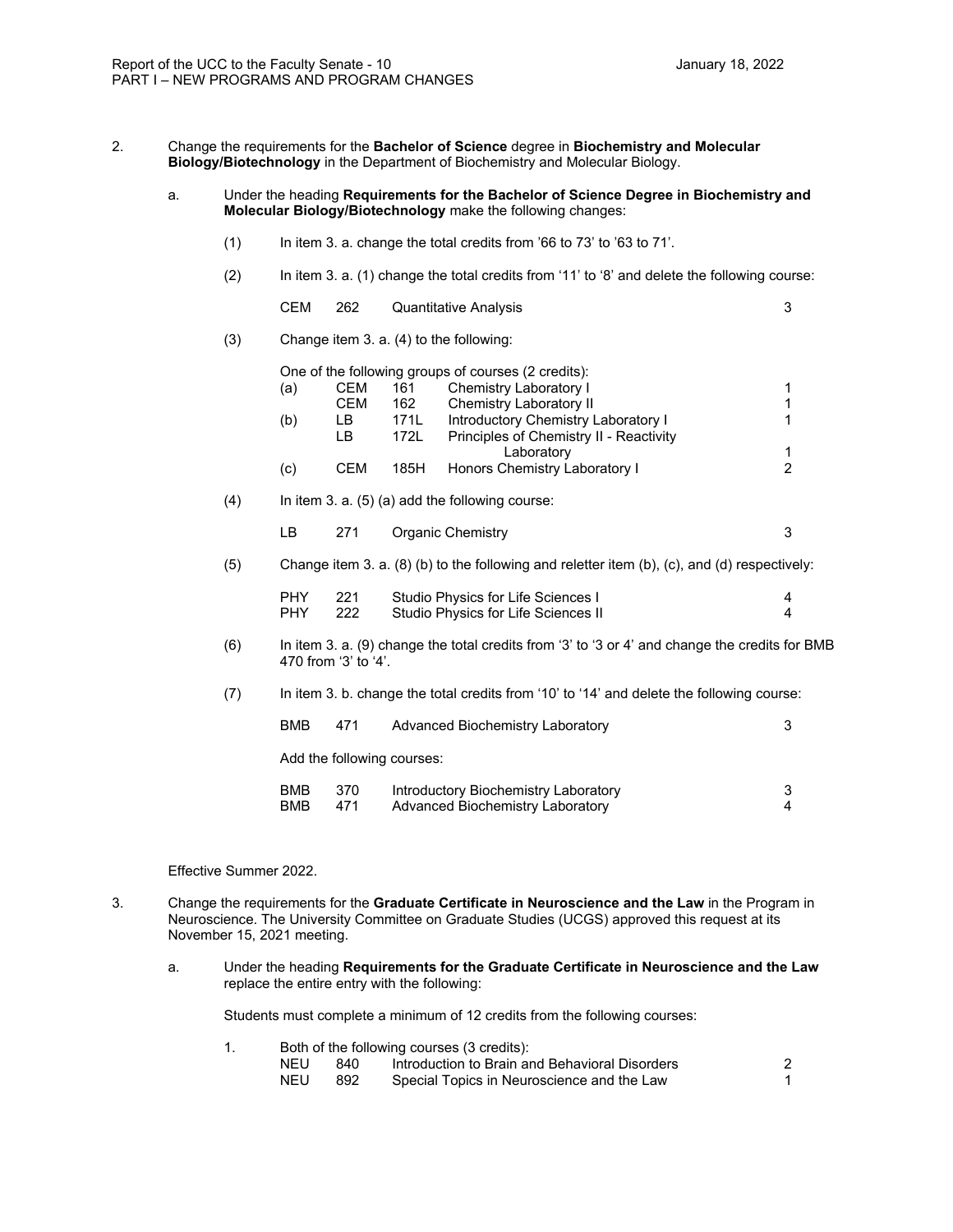|  |            |     | Complete 9 credits from the following courses (9 credits): |  |
|--|------------|-----|------------------------------------------------------------|--|
|  | NFU        | 842 | <b>Neuroethics</b>                                         |  |
|  | <b>NEU</b> | 843 | Methods for Assessing the Nervous System                   |  |
|  | NFU        | 844 | The Science and Ethics of Brain Interventions              |  |
|  | NFU        | 845 | Neuroscience of Drug Use and Human Disorders               |  |
|  |            |     |                                                            |  |

Effective Summer 2022.

4. Establish a **Master of Science** degree in **Accelerator Science and Engineering** in the Department of Physics and Astronomy. The University Committee on Graduate Studies (UCGS) recommended approval of this request at its September 20, 2021 meeting.

#### a. **Background Information**:

Recent Department of Energy (DOE) and National Science Foundation (NSF) studies detailed issues with producing a sufficient number of highly trained Accelerator Science and Engineering (AS&E) specialists to meet needs in both DOE laboratory facilities, discovery science, and technology/industry. Fulfilling these needs is critical to maintaining U.S. leadership in accelerator technology and enhancing economic growth. In 2017 the DOE issued a Funding Opportunity Announcement for Traineeship in AS&E. MSU's proposal was the sole recipient of a DOE grant to address critical workforce needs in AS&E. Historically, MSU has produced a highly technical workforce in AS&E due to the presence of the National Superconducting Cyclotron Laboratory (NSCL). For decades, many graduate students have been trained at the NSCL under NSF-sponsored cooperative agreements and other federal funding. Currently MSU offers master's and doctoral degrees in physics and in engineering. MSU now has the opportunity to offer an exciting training opportunity in accelerator science and engineering. The AS&E Traineeship (ASET) program at MSU is supported by the DOE and leverages the unique campus-based equipment, systems, and experts at the Facility for Rare Isotope Beams (FRIB) and NSCL. It also makes use of the many MSU faculty involved with the ASET program across several MSU academic programs and couples them with resources at U.S. DOE national laboratories. Partnering academic programs at MSU include the Departments of Physics and Astronomy, and Chemistry in the College of Natural Science in addition to the Department of Electrical and Computer Engineering in the College of Engineering. MSU has established a novel AS&E graduate student program to address all the major need areas stressed in the recent DOE and NSF studies: (1) Physics and engineering of large accelerators; (2) Superconducting RF (SRF) accelerator physics and engineering; (3) RF power engineering; (4) Large-scale cryogenic systems.

Students completing the curriculum will be certified, well trained, and ready for productive careers in AS&E where there are critical workforce needs nationally. The AS&E master's program leverages the unique campus-based equipment, systems, and experts at the Facility for Rare Isotope Beams and NSCL. The department currently administers a Graduate Certificate in Accelerator Science and Engineering.

With the recent development of FRIB at MSU, the opportunities for graduate student training in AS&E at MSU have multiplied. Presently, MSU is building FRIB, a new ~\$1B national-user facility for nuclear science funded by the DOE, MSU, and the state of Michigan. FRIB provides numerous training opportunities in the areas one through four listed above in a large facility. The large increase in scale constituted by FRIB (~ 5x larger) relative to the NSCL results in national-lab-scale facilities that can be exploited to do much more in AS&E training at MSU relative to historic levels to help address critical needs in the field. FRIB's location on campus provides unique opportunities for AS&E student training at a world-class accelerator facility while the students are enrolled in Physics and Engineering courses.

#### b. **Academic Programs Catalog Text**:

The Master of Science degree in Accelerator Science and Engineering provides graduate students the opportunity to further their understanding of accelerator science and technology. Graduates will be certified, well trained, and ready for productive careers in Accelerator Science and Engineering. Research is supported by the Accelerator Science and Engineering Traineeship (ASET) Program. Students will gain a broad understanding of physics and engineering of large accelerators; superconducting radio frequency accelerator physics and engineering; radio frequency power engineering; and large-scale cryogenic systems, and their role in accelerator science and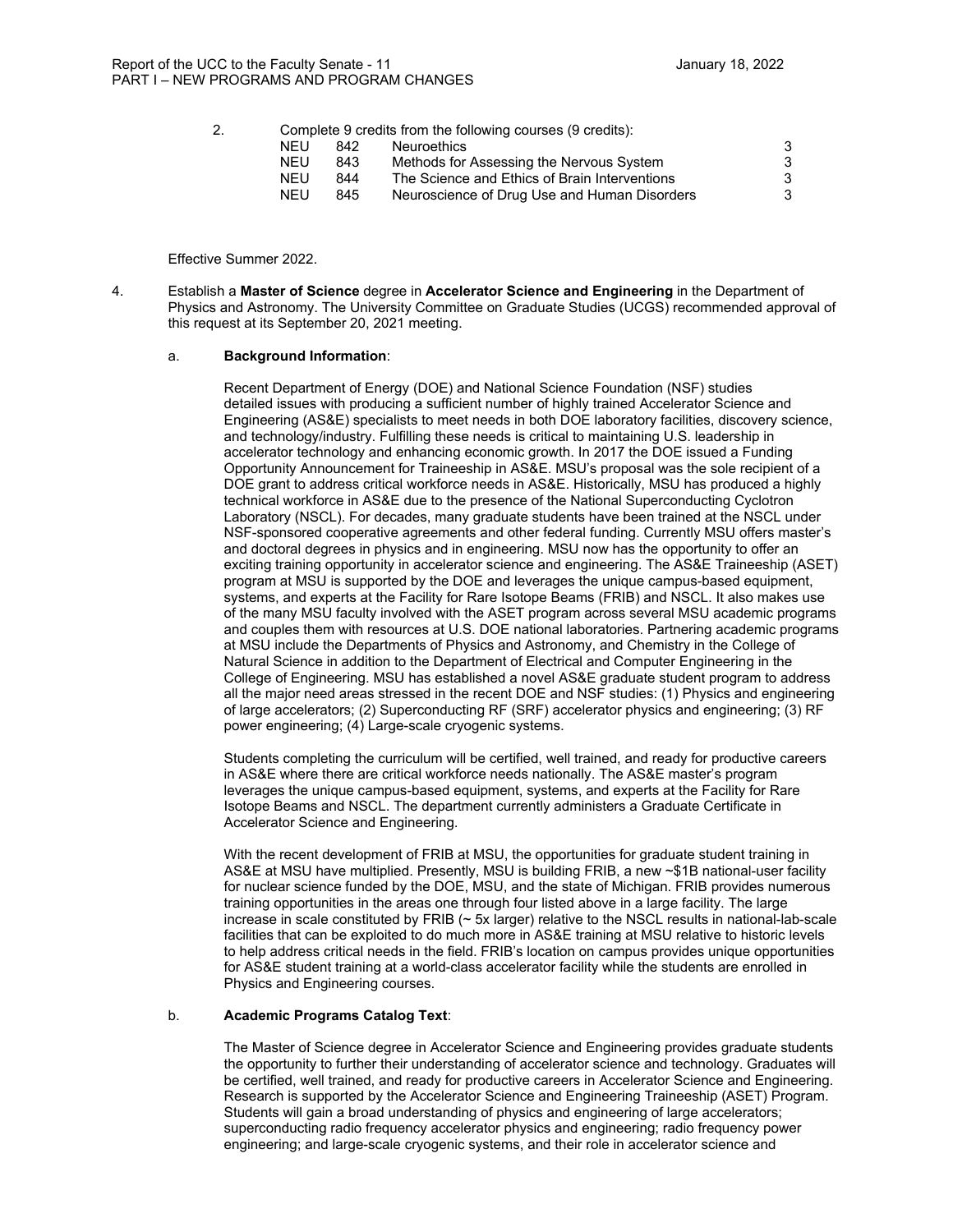engineering. Upon completion of the program, students are able to contribute to the research and development of accelerator systems and associated technologies and support operations of accelerator systems, primarily, but not limited to accelerator systems at National Laboratories and industries.

In addition to meeting the requirements of the university and of the College of Natural Science, students must meet the requirements specified below.

#### **Admission**

For admission to the master's degree program in accelerator science and engineering on regular status, the student must have:

- 1. Completed mathematics and physics courses equivalent to those that are required for an undergraduate major in physics.
- 2. A satisfactory grade–point average, normally at least 3.00, in the courses referenced in item 1. above.
- 3. General GRE and Physics GRE examinations are required for admission to the program. Scores should be sent electronically, directly to Michigan State University.
- 4. For international students, except those with a 4-year degree from a U.S. institution, TOEFL examination scores must be submitted with a total average score of 100 or higher on the iBT.

Students who do not meet the requirements for admission to the program on regular status may be admitted on a provisional basis to remove deficiencies. Collateral course work will not count towards the requirements for the degree.

#### **Requirements for the Master of Science Degree in Accelerator Science and Engineering**

**CREDITS CREDITS** 

 The student must complete a total of 30 credits for the degree with a grade-point average of 3.00 under Plan A (with thesis). A minimum of 16 credits must be at the 800-level or above.

#### *Requirements for Plan A:*

| $\mathbf 1$ . |      |     | The following course (3 credits):                                      |   |
|---------------|------|-----|------------------------------------------------------------------------|---|
|               | PHY. | 862 | <b>Accelerator Systems</b>                                             | 3 |
| 2.            |      |     | At least two courses from the following or any other 800               |   |
|               |      |     | or 900-level accelerator science-focused courses as                    |   |
|               |      |     | approved by the Physics and Astronomy Graduate                         |   |
|               |      |     | Program Director (6 credits):                                          |   |
|               | ECE. | 837 | <b>Computational Methods in Electromagnetics</b>                       | 3 |
|               | ECE. | 850 | Electrodynamics of Plasmas                                             | 3 |
|               | ECE. | 989 | Advanced Topics in Plasmas                                             | 3 |
|               | PHY. | 861 | <b>Beam Physics</b>                                                    | 3 |
|               | PHY. | 864 | Accelerator Technology                                                 | 3 |
|               | PHY. | 905 | <b>Special Problems</b>                                                | 3 |
|               | PHY. | 961 | Nonlinear Beam Dynamics                                                | 3 |
|               | PHY. | 962 | <b>Particle Accelerators</b>                                           | 3 |
|               | PHY. | 963 | U.S. Particle Accelerator School                                       | 3 |
|               | PHY. | 964 | Seminar in Beam Physics Research                                       | 3 |
|               |      |     | Additional courses may be used to fulfill this requirement if approved |   |
|               |      |     | by the Director of Graduate Studies. Up to 14 credits of undergraduate |   |
|               |      |     | senior-level courses that have not been used towards any other degree  |   |
|               |      |     | may be used to fulfill this requirement with the exception of PHY 405  |   |

#### *Additional Requirements for Plan A*

and PHY 490.

- 1. Complete 5 to 10 credits of PHY 899 Master's Thesis Research.<br>2. Pass a final oral examination in defense of the thesis.
- Pass a final oral examination in defense of the thesis.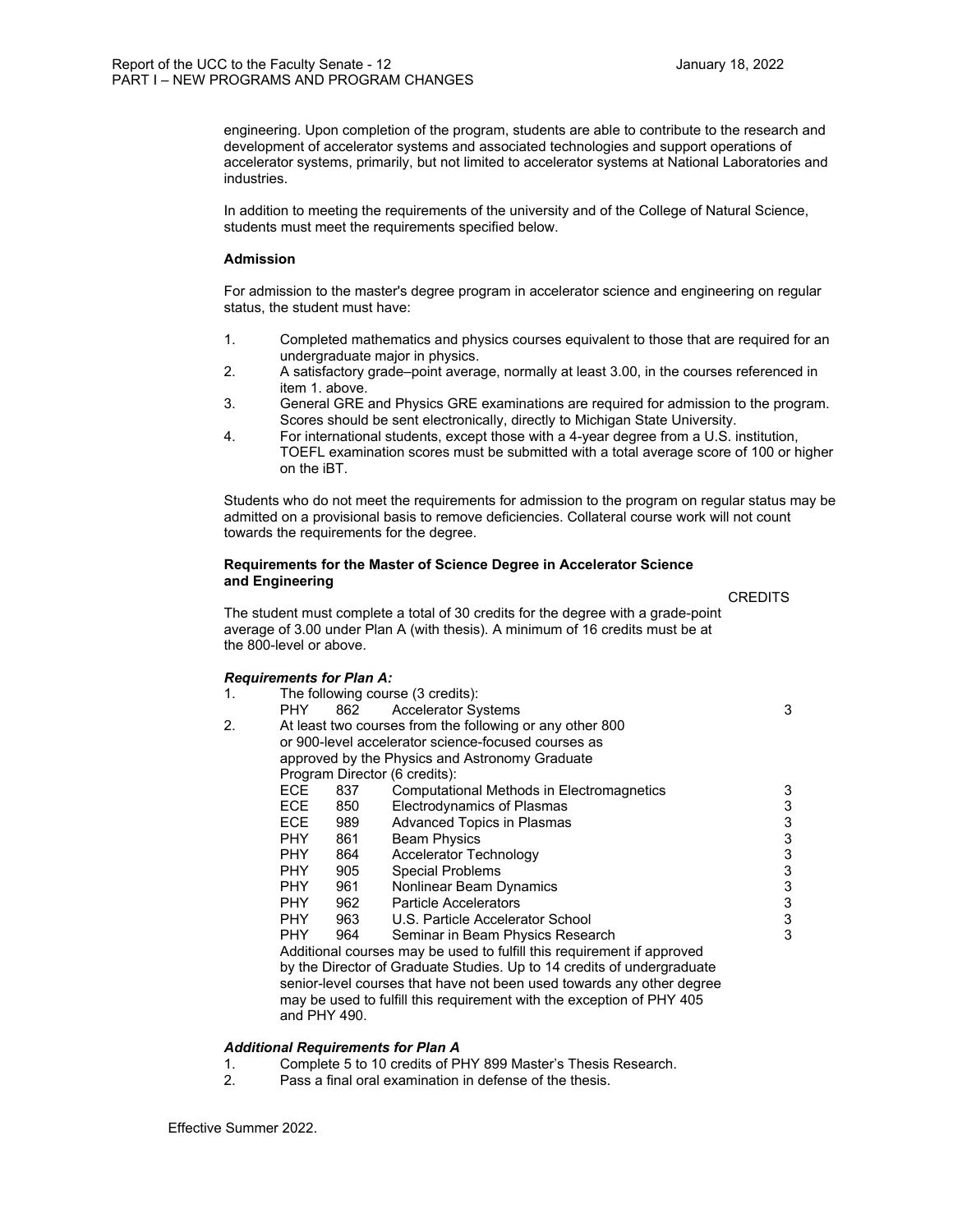5. Change the name of the **Master of Science** degree in **Physiology** to **Molecular, Cellular, and Integrative Physiology** in the Department of Physiology in the Colleges of Human Medicine, Natural Science, Osteopathic Medicine, and Veterinary Medicine. The College of Natural Science is the primary administrative unit. The University Committee on Graduate Studies (UCGS) approved this request at its November 15, 2021 meeting.

Students admitted to the major prior to Summer 2022 will be awarded a Master of Science Degree in Physiology.

Students admitted to the major Summer 2022 and forward will be awarded a Master of Science Degree in Molecular, Cellular, and Integrative Physiology.

Effective Summer 2022.

#### **COLLEGE OF SOCIAL SCIENCE**

- 1. Change the requirements for the **Minor** in **Anthropology** in the Department of Anthropology.
	- a. Under the heading **Requirements for the Minor in Anthropology** replace the entire entry with the following:

Complete a minimum of 18 credits from the following:

| 1. |            |     | All of the following courses (9 credits):                                 |                                       |
|----|------------|-----|---------------------------------------------------------------------------|---------------------------------------|
|    | <b>ANP</b> | 201 | Introduction to Cultural Anthropology                                     | 3                                     |
|    | <b>ANP</b> | 203 | Introduction to Archaeology                                               | $\frac{3}{3}$                         |
|    | <b>ANP</b> | 206 | Introduction to Physical Anthropology                                     |                                       |
| 2. |            |     | One of the following area courses (3 credits):                            |                                       |
|    | <b>ANP</b> | 410 | Anthropology of Latin America                                             | $\ensuremath{\mathsf{3}}$             |
|    | <b>ANP</b> | 411 | North American Indian Ethnography                                         |                                       |
|    | <b>ANP</b> | 415 | China: Culture and Society                                                | 33333333333                           |
|    | <b>ANP</b> | 417 | Introduction to Islam in Africa                                           |                                       |
|    | <b>ANP</b> | 419 | Anthropology of the Middle East                                           |                                       |
|    | <b>ANP</b> | 432 | American Indian Women                                                     |                                       |
|    | <b>ANP</b> | 433 | <b>Contemporary American Indian Communities</b>                           |                                       |
|    | <b>ANP</b> | 437 | Asian Emigrant Communities: A Global Perspective                          |                                       |
|    | <b>ANP</b> | 452 | North American Archaeology                                                |                                       |
|    | <b>ANP</b> | 455 | Archaeology of Ancient Egypt                                              |                                       |
| 3. |            |     | Two of the following topical/analytical/methods courses (6 to 8 credits): |                                       |
|    | ANP        | 310 | Archaeology of Human Migrations                                           | 3                                     |
|    | <b>ANP</b> | 320 | Social and Cultural Theory                                                |                                       |
|    | <b>ANP</b> | 321 | Anthropology of Social Movements                                          | $\begin{array}{c} 3 \\ 3 \end{array}$ |
|    | <b>ANP</b> | 325 | Anthropology of the Environment and Development                           |                                       |
|    | <b>ANP</b> | 330 | Race, Ethnicity, and Nation: Anthropological                              |                                       |
|    |            |     | Approaches to Collective Identity                                         | 3                                     |
|    | <b>ANP</b> | 362 | Archaeology of Foragers to Farmers                                        | 3333333333                            |
|    | <b>ANP</b> | 363 | <b>Rise of Civilization</b>                                               |                                       |
|    | <b>ANP</b> | 364 | Fake Archaeology: Pseudoscience and the Past                              |                                       |
|    | <b>ANP</b> | 370 | Culture, Health, and Illness                                              |                                       |
|    | <b>ANP</b> | 412 | Method and Practice in Digital Heritage                                   |                                       |
|    | <b>ANP</b> | 420 | Language and Culture                                                      |                                       |
|    | <b>ANP</b> | 422 | Religion and Culture                                                      |                                       |
|    | <b>ANP</b> | 425 | <b>Issues in Medical Anthropology</b>                                     |                                       |
|    | <b>ANP</b> | 426 | Urban Anthropology                                                        |                                       |
|    | <b>ANP</b> | 429 | Ethnographic Field Methods                                                | $\overline{4}$                        |
|    | <b>ANP</b> | 436 | Globalization and Justice: Issues in Political                            |                                       |
|    |            |     | and Legal Anthropology                                                    | 3                                     |
|    |            |     |                                                                           |                                       |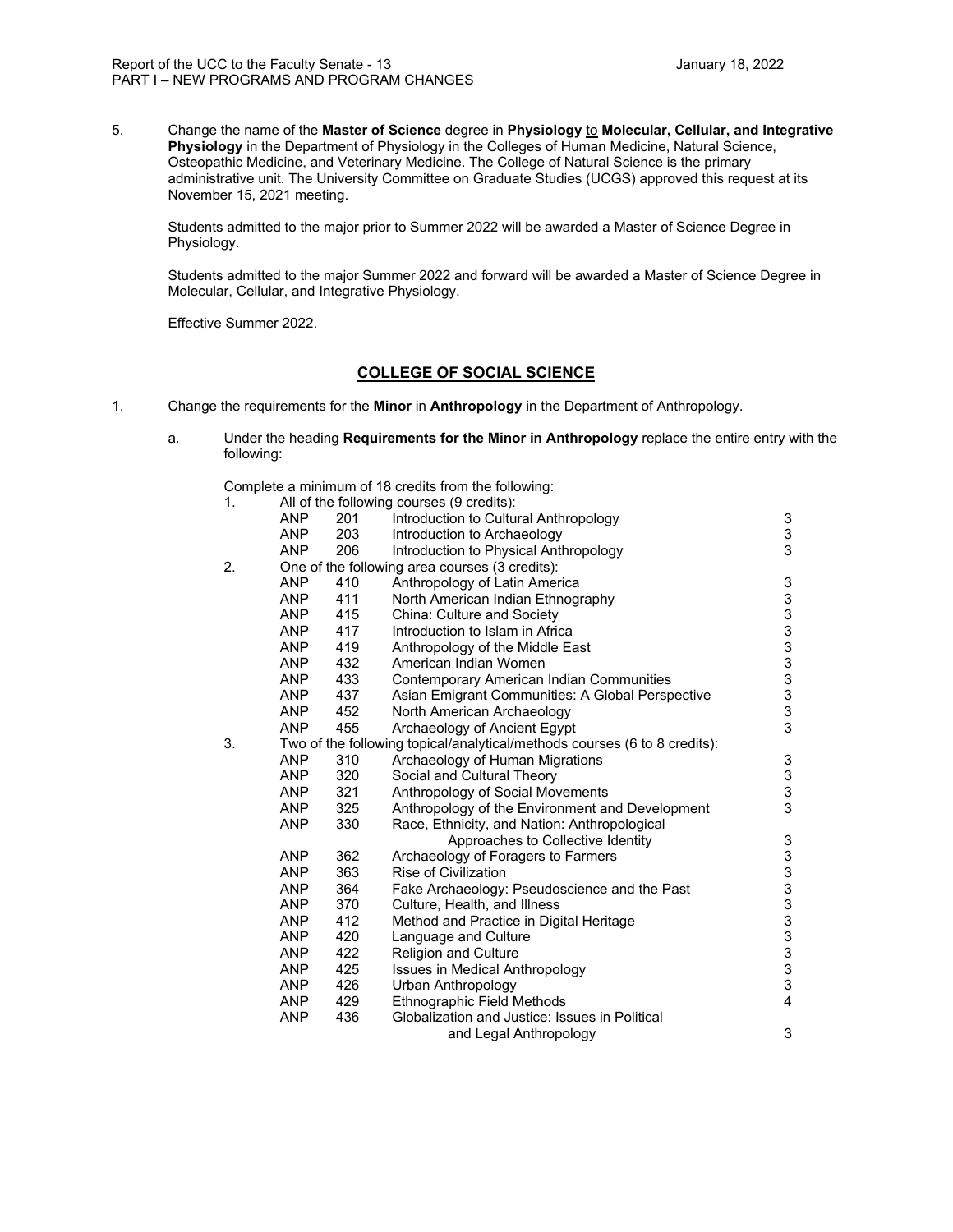| <b>ANP</b> | 439 | Human Rights: Anthropological Perspectives  |   |
|------------|-----|---------------------------------------------|---|
| <b>ANP</b> | 440 | <b>Hominid Fossils</b>                      |   |
| <b>ANP</b> | 441 | Osteology and Forensic Anthropology         | 4 |
| <b>ANP</b> | 443 | Human Adaptability                          | 3 |
| <b>ANP</b> | 461 | Method and Theory in Historical Archaeology |   |
| <b>ANP</b> | 463 | Laboratory Methods in Archaeology           |   |
| <b>ANP</b> | 486 | Environmental Archaeology                   | 3 |
|            |     |                                             |   |

#### Effective Summer 2022.

2. Delete the curriculum and degree requirements for the **Master of Arts** degree in **Professional Applications in Anthropology** in the Department of Anthropology. The University Committee on Graduate Studies (UCGS) provided consultative commentary to the Provost after considering this request. The Provost made the determination to discontinue the program after considering the consultative commentary from the University Committee on Graduate Studies.

No new students are to be admitted to the program effective Fall 2020. No students are to be readmitted to the program effective Fall 2020. Effective Fall 2021, coding for the program will be discontinued and the program will no longer be available in the Department of Anthropology. Students who have not met the requirements for the Master of Arts degree in Professional Applications in Anthropology through the Department of Anthropology prior to Fall 2021 will have to change their major.

- 3. Change the requirements for the **Bachelor of Arts** degree in **Economics** in the Department of Economics.
	- a. Under the heading **Requirements for the Bachelor of Arts Degree in Economics** make the following changes:
		- (1) In item 1., paragraph three, delete Economics 406 and 412 from the Tier II writing requirement.
		- (2) In item 3. b. delete the following courses:

|     | EC.<br>ЕC                | 306<br>406        | <b>Comparative Economics Systems</b><br>Economic Analysis of Russia and the<br>Commonwealth of Independent                            | 3           |
|-----|--------------------------|-------------------|---------------------------------------------------------------------------------------------------------------------------------------|-------------|
|     | EC.                      | 412               | States (W)<br>Economic Analysis of Latin America (W)                                                                                  | 3<br>3      |
|     | (3)                      |                   | In item 3. c. delete the following courses:                                                                                           |             |
|     | ЕC                       | 406               | Economic Analysis of Russia and the<br>Commonwealth of Independent<br>States (W)                                                      | 3           |
|     | ЕC                       | 412               | Economic Analysis of Latin America (W)                                                                                                | 3           |
| (4) |                          |                   | In item 3. f. delete the following courses:                                                                                           |             |
|     | STT<br><b>STT</b><br>STT | 351<br>430<br>442 | Probability and Statistics for Engineering<br>Introduction to Probability and Statistics<br>Probability and Statistics II: Statistics | 3<br>3<br>3 |
|     | (5)                      |                   | Delete the optional cognate in business.                                                                                              |             |

Effective Summer 2022.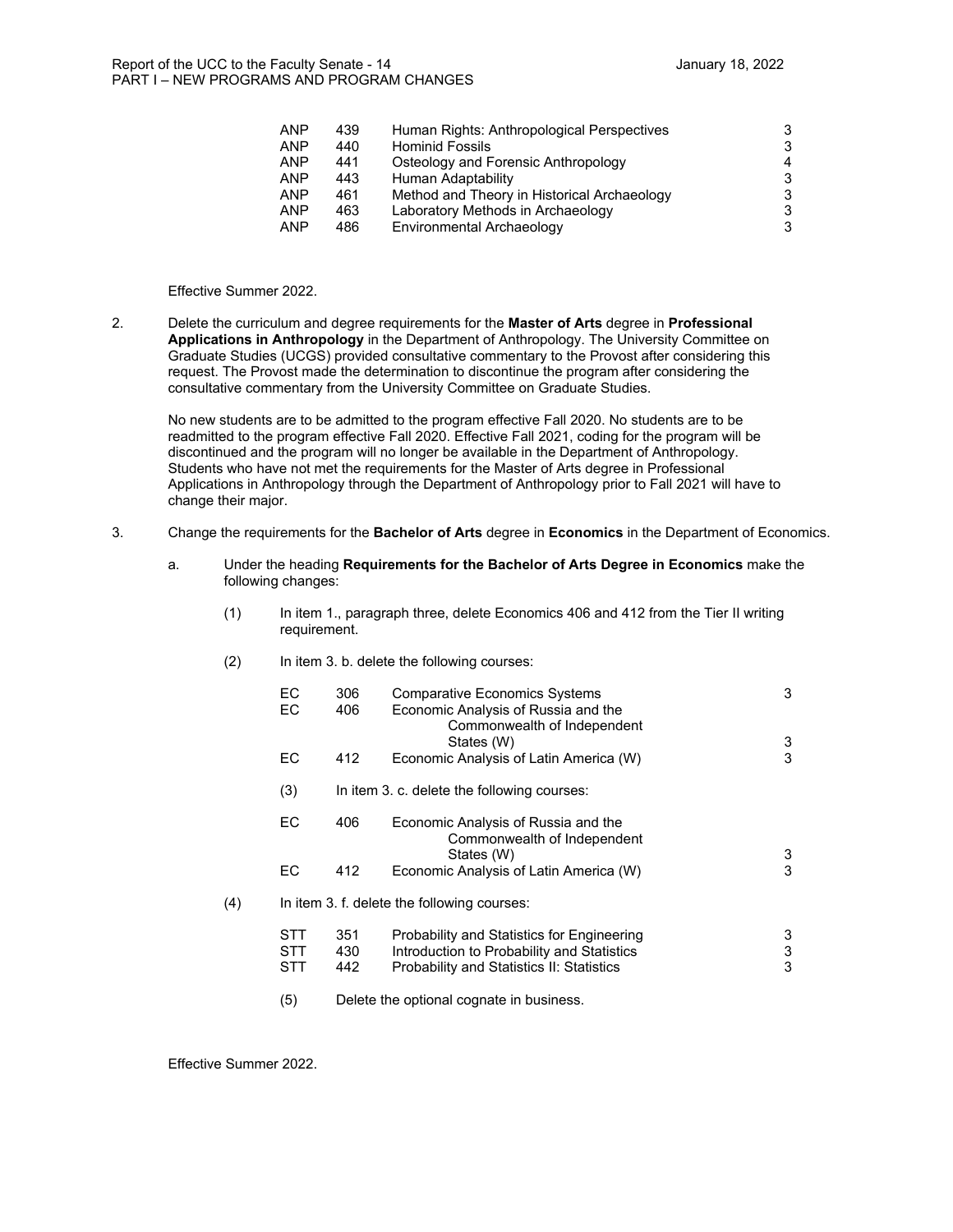- 4. Change the requirements for the **Bachelor of Science** degree in **Economics** in the Department of Economics.
	- a. Under the heading **Requirements for the Bachelor of Science Degree in Economics** make the following changes:
		- (1) In item 1., paragraph three, delete Economics 406 and 412 from the Tier II writing requirement.
		- (2) In item 3. b. delete the following courses:

|     | EC.<br>EC. | 306<br>406 | <b>Comparative Economics Systems</b><br>Economic Analysis of Russia and the<br>Commonwealth of Independent | 3 |
|-----|------------|------------|------------------------------------------------------------------------------------------------------------|---|
|     |            |            | States (W)                                                                                                 | 3 |
|     | EC.        | 412        | Economic Analysis of Latin America (W)                                                                     | 3 |
|     | (3)        |            | In item 3. c. delete the following courses:                                                                |   |
|     | EC.        | 406        | Economic Analysis of Russia and the<br>Commonwealth of Independent<br>States (W)                           | 3 |
|     | EC         | 412        | Economic Analysis of Latin America (W)                                                                     | 3 |
| (4) |            |            | In item 3. i. add the following course:                                                                    |   |
|     | STT        | 380        | Probability and Statistics for Data Science                                                                | 4 |

(5) Delete the optional cognate in business.

Effective Summer 2022.

5. Establish a **Graduate Certificate** in **Animal Studies: Social Science and Humanities Perspectives** in the Department of Sociology. The University Committee on Graduate Studies (UCGS) approved this request at its September 13, 2021 meeting.

#### a. **Background Information:**

The proposed Graduate Certificate in Animal Studies: Social Science and Humanities Perspectives will address one of the most challenging questions of our time: how can humans and other animals coexist in altruistic ways so that all beings thrive within our global ecosystem? The "animal question" is increasingly vital within law, public policy, ethics, and health. The growth in the critical evaluation of human-animal relationships is due to the widespread recognition of: (1) the commodification of animals in a wide variety of human contexts, such as the use of animals as food, labor, and objects of spectacle; (2) the degradation of the natural world, a staggering loss of animal habitat, and species extinction; and (3)the increasing need to coexist with other animals in urban, rural, and natural contexts.

Animal studies, sometimes known as human-animal studies and anthrozoology, is the scholarly investigation of the relationships between humans (as individuals, within communities, and in societies) and non-human animals (as individuals, in groups, and as species). The term "animal studies" refers to the social science/humanities-focused complement to the traditional bio-scientific study of animal behavior in disciplines such as animal science, zoology, and veterinary medicine. Animal studies extends scholarly examination to the cultural conditions of the relationship between humans and other animals. "Animal Studies" is the programmatic name for the field used by a dozen scholarly programs at U.S. colleges and universities, numerous academic book series, and a major reference work The Oxford Handbook of Animal Studies.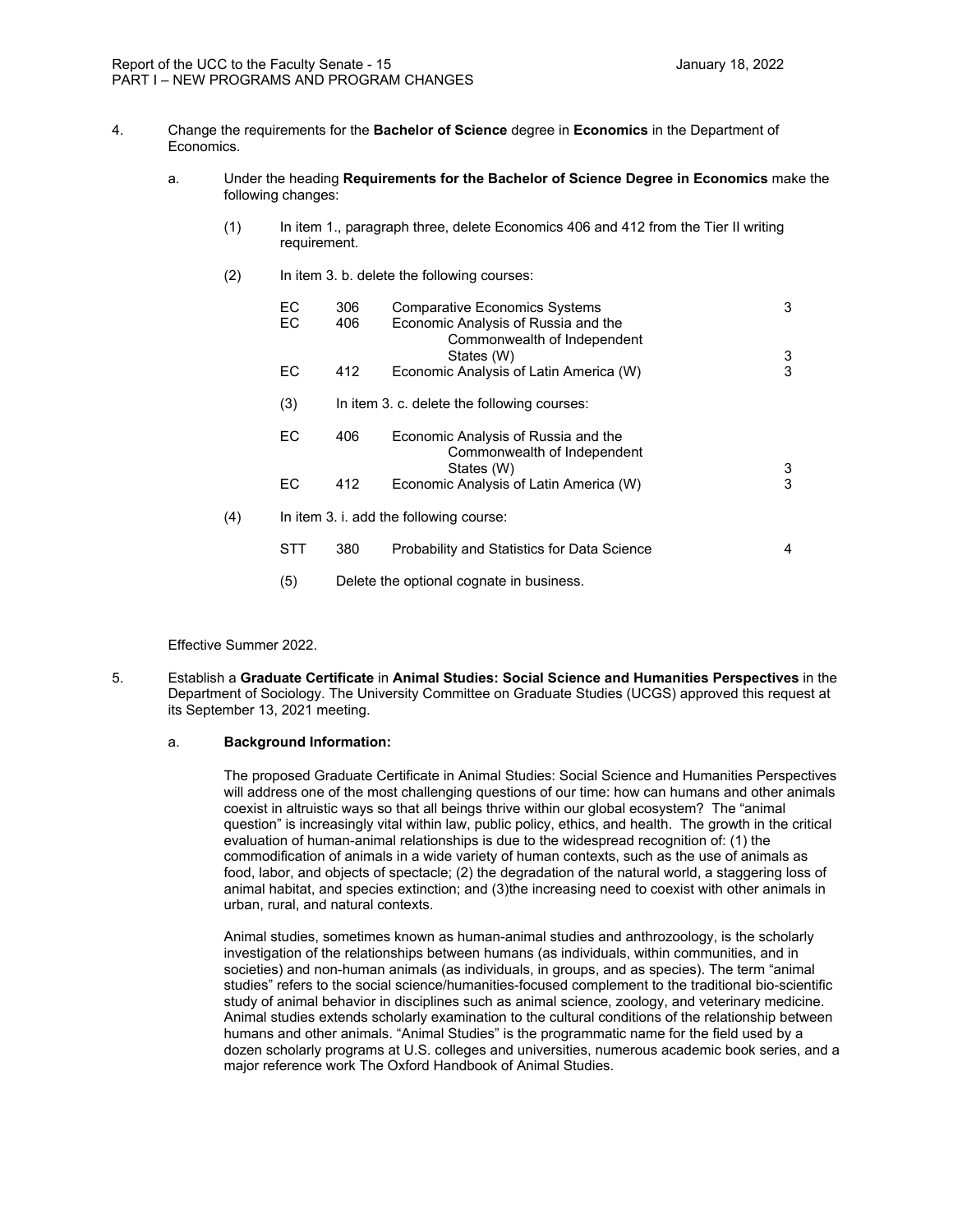Currently, there are 28 undergraduate major and minor programs in animal studies at universities and colleges in North America, including:

- Animal Studies Major at Eastern Kentucky University;
- Animal Studies Major at Eckerd College;
- Animal Studies Major and Minor at Southwestern University;
- Animal Studies Minor at Appalachian State University;
- Animal Studies Minor at Drury University;
- Animal Studies Minor and MA Degree at New York University;
- Animal Studies Minor at St. Joseph's University;
- Animal Studies Cluster at Wesleyan University;
- Animal Studies Constellation at University of Wisconsin-Madison; and
- Animal Studies Project at Harvard University.

Many of these programs would be potential feeder schools for the proposed Graduate Certificate in Animal Studies: Social Sciences and Humanities Perspectives. There are also 30 graduate programs in animal studies in the U.S. (including MSU's Graduate Specialization in Animal Studies: Social Sciences and Humanities Perspectives), as well as a substantial number of undergraduate, graduate, and professional programs in related fields such as animal-assisted therapy and animal law. Furthermore, many institutions that do not offer programs in animal studies nonetheless offer animal studies courses and courses on related topics including animal ethics and animal law. However, unlike most of these programs, our proposal is for an online-only program that would not require enrollment in a degree program nor presence on campus and would attract a much broader audience. This online program replaces MSU's Graduate Specialization in Animal Studies: Social Sciences and Humanities Perspectives, which is the only animal studies doctoral-level program in North America.

#### b. **Academic Programs Catalog Text:**

The Graduate Certificate in Animal Studies: Social Science and Humanities Perspectives, which is administered by the Department of Sociology, is an online program available to any individual with a bachelor's degree. The certificate addresses society's changing needs in providing individuals with a basic understanding of human relationships with other animals, including domestic and companion animals, liminal animals, and wildlife. The certificate is valuable as a complementary learning opportunity for individuals with, or who are planning careers in animal-related fields, including animal-assisted therapy, marine ecosystems, conservation criminology, animal shelters, sanctuaries, refuges, rehabilitation centers, and zoo management and education.

#### **Requirements for the Graduate Certificate in Animal Studies: Social Science and Humanities Perspectives**

|      |      |                                                      | <b>CREDITS</b> |
|------|------|------------------------------------------------------|----------------|
|      |      | Students must complete 9 credits from the following: |                |
| SOC. | 830  | Animals and Environmental Sustainability             |                |
| SOC. | 840. | Animals and Social Transformations                   |                |
| SOC. | 850  | Special Topics in Animal Studies                     |                |

Effective Summer 2022.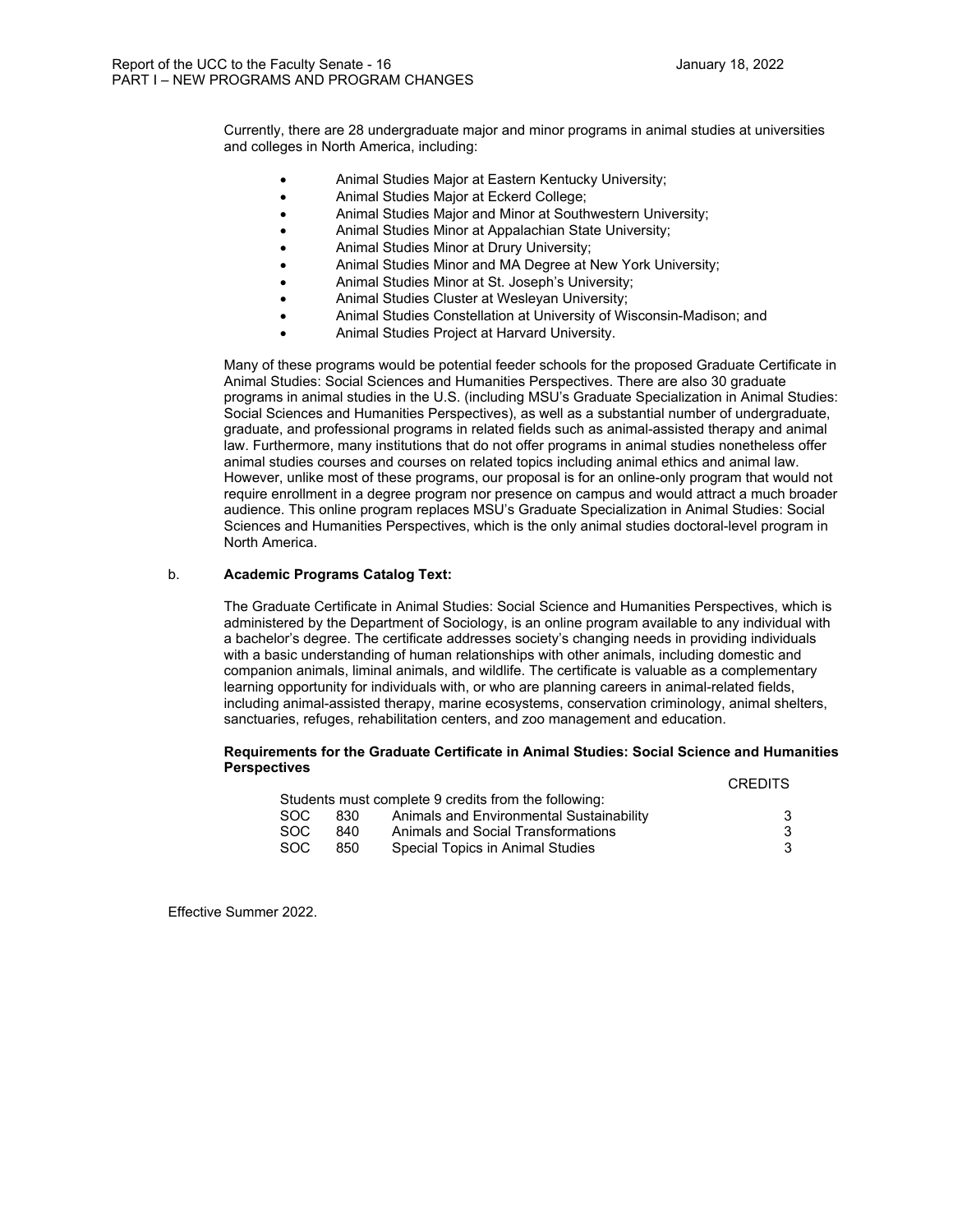# **PART II - NEW COURSES**

### **DEPARTMENT OF COMMUNITY SUSTAINABILITY**

#### CSUS 477 Nature-based Tourism Spring of every year. 3(3-0) P: CSUS 273 or CSUS 276 R: Open to juniors or seniors or graduate students. Nature-based tourism types and differentiations from other forms of tourism. Environmental, social/cultural, and managerial impacts. Examination of applied research in the nature-based tourism field.

Effective Spring 2023

Effective Fall 2022

# **DEPARTMENT OF COMPUTER SCIENCE AND ENGINEERING**

| <b>CSE 840</b> | Computational Foundations in Artificial Intelligence<br>Fall of every year. 3(3-0) RB: MTH 314 and STT 441 or equivalent R: Open to graduate students in<br>the Department of Computer Science and Engineering or approval of department.<br>Conduct research in machine learning, artificial intelligence, deep learning, data mining,<br>and other related fields.<br><b>Effective Fall 2022</b>                                                                                                           |
|----------------|--------------------------------------------------------------------------------------------------------------------------------------------------------------------------------------------------------------------------------------------------------------------------------------------------------------------------------------------------------------------------------------------------------------------------------------------------------------------------------------------------------------|
| <b>CSE 849</b> | Deep Learning<br>Spring of every year. 3(3-0) RB: MTH 314 and STT 441 or equivalent<br>CSE 841 or 842 or 847 R: Open to graduate students in the Department of Computer Science and<br>Engineering or approval of department.<br>Overview of both the foundational ideas and the recent advances in deep neural network<br>algorithms and applications.<br>Effective Fall 2022                                                                                                                               |
| <b>CSE 892</b> | Exploration of Research in Computer Science and Engineering<br>On Demand. 1(1-0) A student may earn a maximum of 3 credits in all enrollments for this course.<br>R: Approval of department.<br>Exploring research in computer science under faculty supervision, including but not limited<br>to attending research group meetings, assisting faculty with a specific research project,<br>and/or reading research literature.<br>Request the use of the Pass-No Grade (P-N) system.<br>Fffective Fall 2022 |
|                | DEPARTMENT OF ENTOMOLOGY                                                                                                                                                                                                                                                                                                                                                                                                                                                                                     |
| <b>ENT 804</b> | <b>Scientific Communication</b><br>Fall of every year. 2(2-0)<br>Topics in scientific communication, the publication process, publication ethics and the<br>development of scientific manuscript writing skills.<br><b>Effective Fall 2020</b>                                                                                                                                                                                                                                                               |
|                | DEPARTMENT OF FORESTRY                                                                                                                                                                                                                                                                                                                                                                                                                                                                                       |
| <b>FOR 111</b> | Field Explorations of Urban and Community Forestry<br>Summer of every year. 1 credit. R: Open to agricultural technology students.<br>Introduction to urban and community forestry, including networking, equipment operations,<br>and tree identification. One week summer course.<br>Effective Summer 2022                                                                                                                                                                                                 |
| <b>FOR 112</b> | Career Development in Urban and Community Forestry<br>Spring of every year. 1(1-0) P: FOR 111 R: Open to agricultural technology students.<br>Preparation for academic success and professional careers in urban and community<br>forestry. Effective communication, problem solving, and time management.                                                                                                                                                                                                   |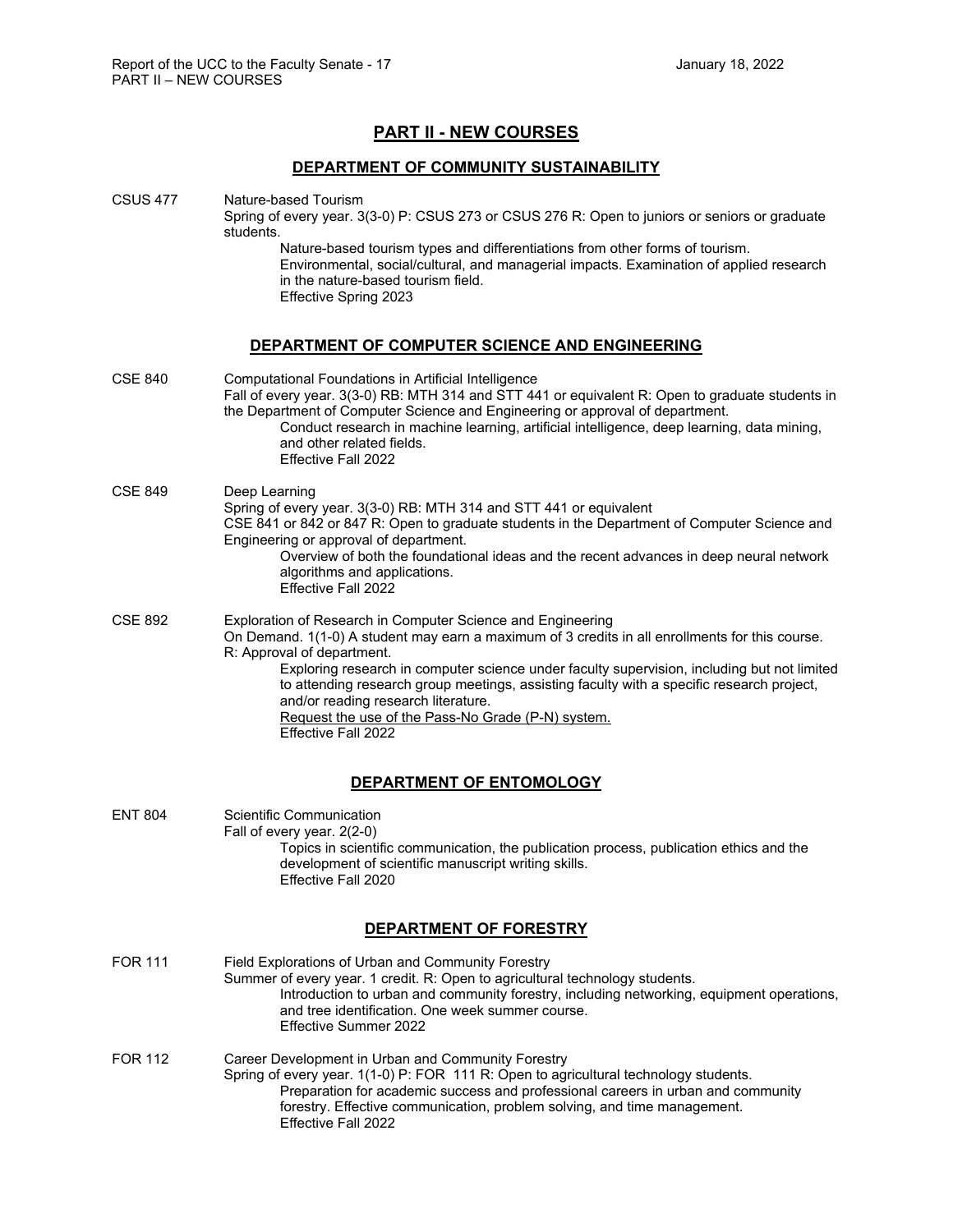| <b>FOR 113</b> | Urban Tree Care Equipment and Worker Safety<br>Fall of every year. 2(0-4) R: Open to agricultural technology students and open to undergraduate<br>students in the Forestry Major.<br>Equipment use, maintenance, and safety standards in the tree care industry.<br><b>Effective Fall 2022</b>                                                                                                                                                                                                |
|----------------|------------------------------------------------------------------------------------------------------------------------------------------------------------------------------------------------------------------------------------------------------------------------------------------------------------------------------------------------------------------------------------------------------------------------------------------------------------------------------------------------|
| <b>FOR 114</b> | Introduction to Climbing and Aerial Tree Work<br>Spring of every year. 1(0-3) P: FOR 113 R: Open to agricultural technology students and open to<br>undergraduate students in the Forestry Major.<br>Practices and techniques of tree climbing and aerial tree work.<br>Effective Fall 2022                                                                                                                                                                                                    |
| <b>FOR 120</b> | Survey of Urban and Community Forestry<br>Spring of every year. 2(2-0) R: Open to agricultural technology students.<br>Introduction to core concepts related to urban and community forests.<br><b>Effective Fall 2022</b>                                                                                                                                                                                                                                                                     |
| <b>FOR 125</b> | Methods of Engagement in Urban and Community Forestry<br>Fall of every year. 2(2-0) P: FOR 120 or approval of department R: Open to agricultural technology<br>students and open to undergraduate students in the Forestry Major.<br>Engaging with community members, stakeholders, and partners to share in decision<br>making processes that benefit the urban community landscape.<br><b>Effective Fall 2022</b>                                                                            |
| <b>FOR 225</b> | Urban Forestry Information Technology<br>Spring of every year. 3(1-4) P: FOR 222 R: Open to agricultural technology students.<br>Urban and community forestry data acquisition, data management and spatial analysis<br>through a series of hands-on projects.<br>Effective Fall 2022                                                                                                                                                                                                          |
| FOR 235        | Urban Tree Care Practicum<br>Fall of every year. 3(1-4) P: HRT 213 and FOR 113 and FOR 114 R: Open to agricultural<br>technology students and open to undergraduate students in the Forestry Major.<br>Practice of skills associated with urban tree care work.<br>Effective Fall 2022                                                                                                                                                                                                         |
| <b>FOR 240</b> | Crew Leadership and Management in Arboriculture<br>Spring of every year. 2(1-3) P: FOR 235 RB: Completion of a majority of the IAT Urban Forest<br>Management courses or established background with working in the urban and community forestry<br>industry. R: Open to agricultural technology students and open to undergraduate students in the<br>Forestry Major.<br>Aspects of crew leadership and communication in arboriculture.<br>Effective Fall 2022                                |
| FOR 245        | Capstone Experience in Urban and Community Forestry<br>Spring of every year. 2(1-3) P: FOR 125 and (FOR 225 or concurrently) and FOR 235 R: Open to<br>agricultural technology students and open to undergraduate students in the Forestry Major.<br>Applications of urban forestry to improve green infrastructure for cities, towns and<br>communities. Tree selection, risk assessment, cost-benefit analysis, landscape planning,<br>values and perceptions.<br><b>Effective Fall 2022</b> |
| FOR 471        | <b>Consulting Forestry</b><br>Spring of every year. 3(3-0) P: FOR 419 or concurrently<br>Basics of running a consulting forestry business. Ethics, business establishment,<br>marketing, and taxes. Field trip required.<br>Effective Spring 2022                                                                                                                                                                                                                                              |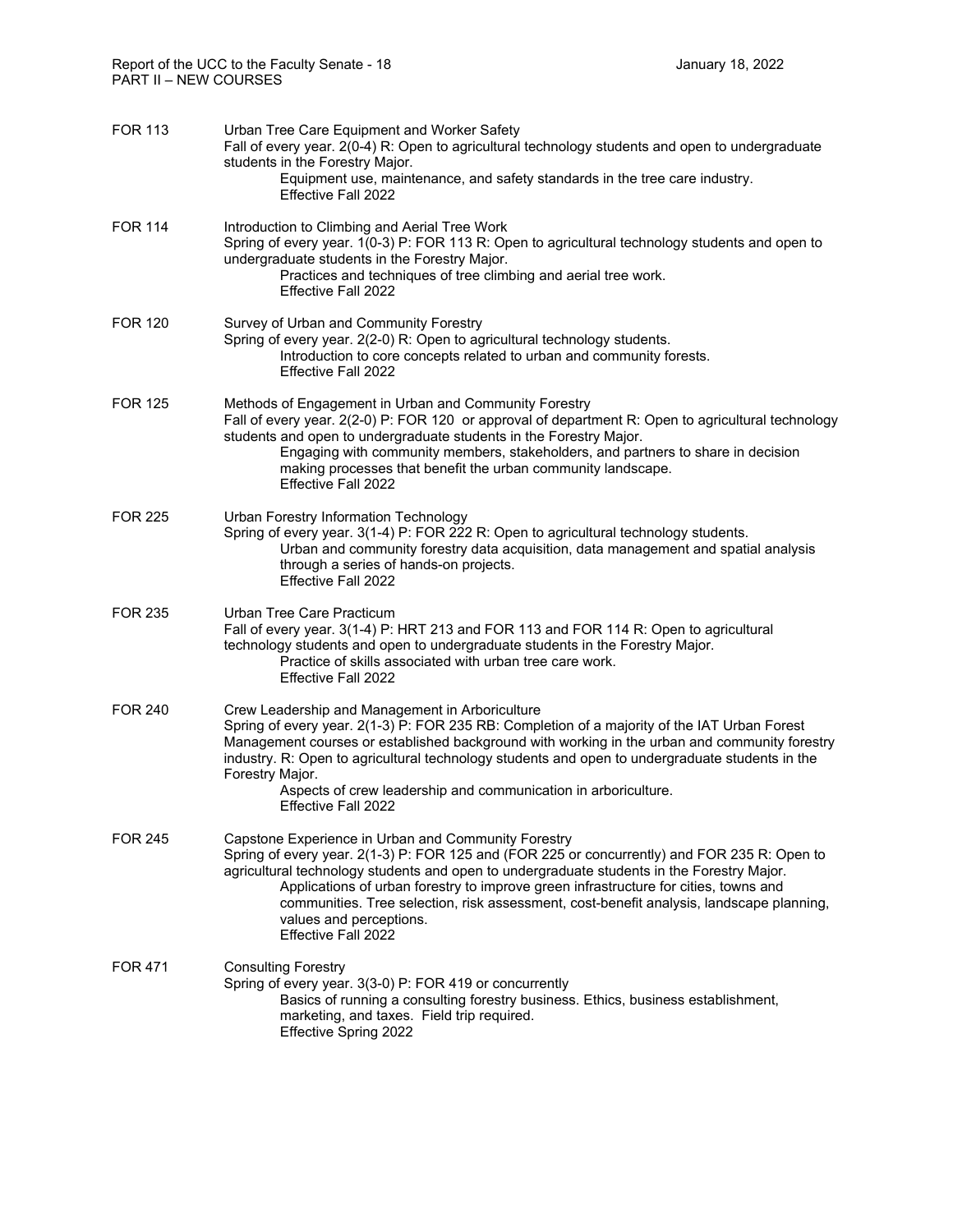# **PROGRAM IN NEUROSCIENCE**

| NEU 845<br>REINSTATEMENT | Neuroscience of Drug Use and Human Disorders<br>Spring of every year. 3(3-0) RB: NEU 840 or concurrently<br>Introduction to the neurochemical basis of human disorders and how drugs are used to<br>treat these disorders.<br>Effective Spring 2022                                                                                                                                                                                                                                                                                                                                                                                                                |
|--------------------------|--------------------------------------------------------------------------------------------------------------------------------------------------------------------------------------------------------------------------------------------------------------------------------------------------------------------------------------------------------------------------------------------------------------------------------------------------------------------------------------------------------------------------------------------------------------------------------------------------------------------------------------------------------------------|
|                          | DEPARTMENT OF SOCIOLOGY                                                                                                                                                                                                                                                                                                                                                                                                                                                                                                                                                                                                                                            |
| SOC 830                  | Animals and Environmental Sustainability<br>Fall of every year. Spring of every year. Summer of every year. 3(3-0)<br>Study of sustainable relationships among humans, animals, and the natural world.<br>Effective Fall 2021                                                                                                                                                                                                                                                                                                                                                                                                                                      |
| SOC 850                  | Special Topics in Animal Studies<br>Fall of every year. Spring of every year. Summer of every year. 3(3-0)<br>Special topics and emerging issues in animal studies, including animal subjectivity and<br>agency and intersecting race-gender-animal forms of oppression.<br>Effective Fall 2021                                                                                                                                                                                                                                                                                                                                                                    |
|                          | DEPARTMENT OF STATISTICS AND PROBABILITY                                                                                                                                                                                                                                                                                                                                                                                                                                                                                                                                                                                                                           |
| STT 810                  | <b>Mathematical Statistics for Data Scientists</b><br>Fall of every year. Summer of every year. 3(3-0) RB: STT 442 R: Open to seniors in the<br>Department of Statistics and Probability and not open to graduate students in the Department of<br>Statistics and Probability.<br>Random variables. Probability distributions. Transformation of variables. Maximum<br>likelihood estimation. Interval estimation. Hypothesis testing.<br>Effective Summer 2022                                                                                                                                                                                                    |
| STT 811                  | Applied Statistical Modeling for Data Scientists<br>Spring of every year. Summer of every year. 3(3-0) RB: STT 442 R: Open to seniors in the<br>Department of Statistics and Probability and not open to graduate students in the Department of<br>Statistics and Probability.<br>Data Visualization. Linear regression. Analysis of variance. Logistic regression.<br>Generalized linear models. Variable selection. Categorical data analysis. Models for<br>design of experiments. Models for time series data.<br>Effective Summer 2022                                                                                                                        |
| STT 812                  | Statistical Learning and Data Analysis<br>Spring of every year. Summer of every year. 3(3-0) P: (STT 441 and STT 442) or (STT 810 and<br>STT 811) or (STT 863 and STT 864) R: Open to seniors in the Department of Statistics and<br>Probability and not open to graduate students in the Department of Statistics and Probability.<br>Low dimensional data visualization. Linear Regression. Binary Regression. Linear<br>discriminant analysis. Probabilistic classification. Model selection via regularization.<br>LASSO. Non-parametric smoothing. CART. MART. Support vector machine. Neural<br>network. Clustering. Random forest.<br>Effective Summer 2022 |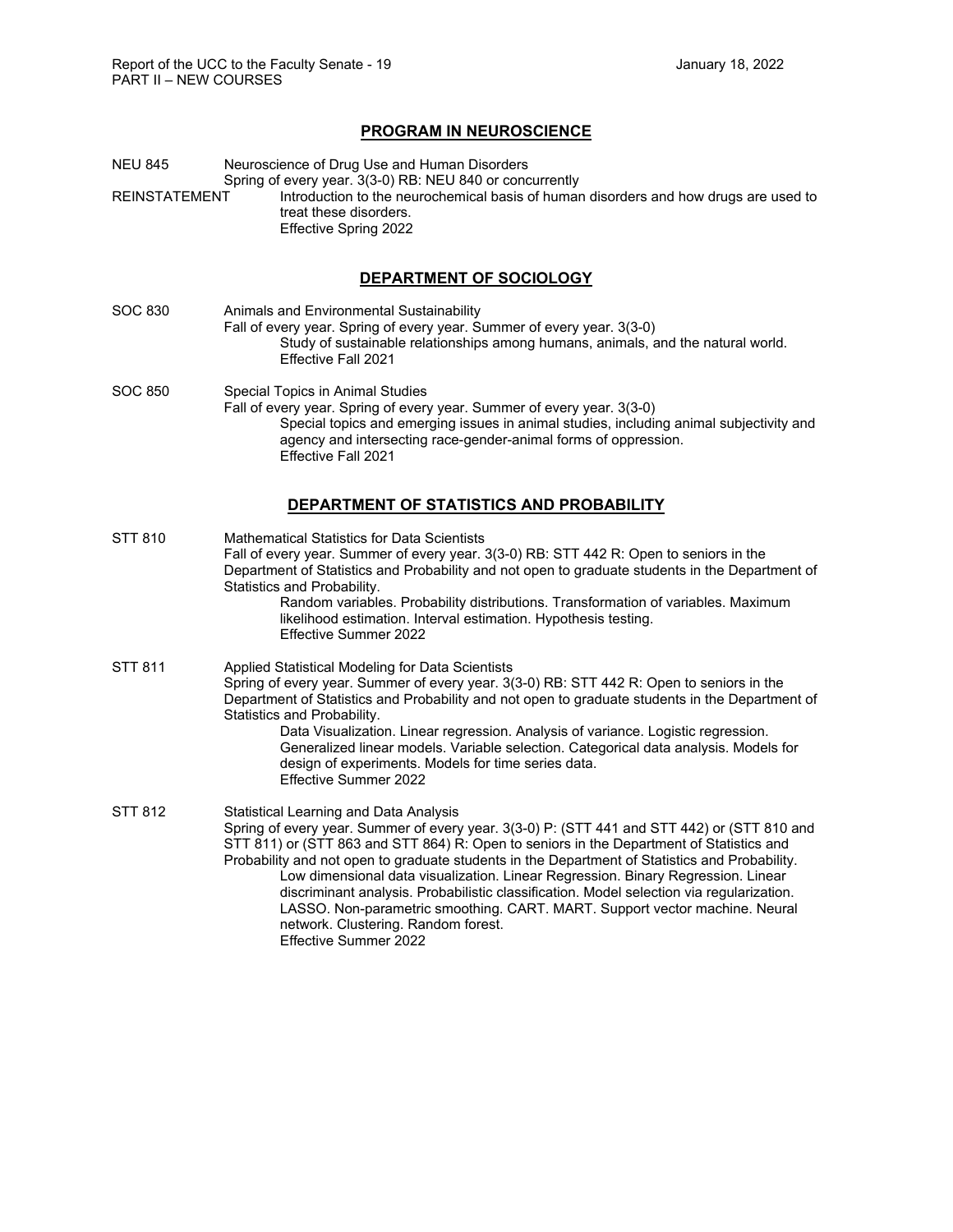# **PART III – COURSE CHANGES**

# **SCHOOL OF CRIMINAL JUSTICE**

| CJ 220 | Criminology<br>Fall of every year. Spring of every year. 3(3-0) R: Open to students in the Peace and Justice<br>Studies Miner or in the Seciology Major or in the Youth and Seciety Miner or in the Criminal Juctice<br>Major or in the Law, Justice, and Public Policy Minor or in the Conservation and Environmental Law<br>Enforcomont Minor or approval of cohool. R: Open to students in the Peace and Justice Studies<br>Minor or in the Law, Justice, and Public Policy Minor or in the Youth and Society Minor or in the<br>Criminal Justice Major or in the Conservation and Environmental Law Enforcement Minor or<br>approval of school.<br>Introduction to the socio-legal foundation of crime. Crime typology and measurement<br>procedures. Theory and public policy. Societal responses to crime and criminals.<br>Effective Fall 2020 Effective Summer 2022 |
|--------|-----------------------------------------------------------------------------------------------------------------------------------------------------------------------------------------------------------------------------------------------------------------------------------------------------------------------------------------------------------------------------------------------------------------------------------------------------------------------------------------------------------------------------------------------------------------------------------------------------------------------------------------------------------------------------------------------------------------------------------------------------------------------------------------------------------------------------------------------------------------------------|
| CJ 871 | <b>Advanced Crime Analysis</b><br>Spring of every year. 3(3-0) P: CJ 870 or approval of school<br>Advanced application of intelligence and crime analysis skills and techniques.<br>Effective Fall 2021 Effective Summer 2022                                                                                                                                                                                                                                                                                                                                                                                                                                                                                                                                                                                                                                               |
| CJ 896 | Policy Analysis under Conditions of Change<br>Fall of every year. Spring of every year. 3(3-0) P: CJ 811 and (CJ 887 or concurrently) RB: At least<br>75% of MS course work complete R: Open to graduate students in the School of Criminal Justice<br>Methods of policy analysis in criminal justice settings. Policy analysis for the formulation,<br>adoption, and implementation of changes. Capstone, Methods of policy analysis in<br>criminal justice settings. Policy analysis for the formulation, adoption, and implementation<br>of changes.<br>Effective Fall 2019 Effective Spring 2022                                                                                                                                                                                                                                                                        |
| CJ 897 | <b>Comprehensive Threat Assessment</b><br>Fall of every year. Spring of every year. Summer of every year. 3(3-0) P: CJ 837 R: Open to<br>graduate students in the Law Enforcement Intelligence and Analysis Major.<br>Mothode of conducting a comprohoncive throat accoccmont in criminal juctice cottinge.<br>Comprehensive threat assessment for the formulation, adoption, and implementation of<br>provention and intervention practices. Capstone. Methods of conducting a comprehensive<br>threat assessment in criminal justice settings. Comprehensive threat assessment for the<br>formulation, adoption, and implementation of prevention and intervention practices.<br>Effective Fall 2019 Effective Spring 2022                                                                                                                                                |
|        | <b>DEPARTMENT OF ECONOMICS</b>                                                                                                                                                                                                                                                                                                                                                                                                                                                                                                                                                                                                                                                                                                                                                                                                                                              |
| EC 406 | Economic Analysis of Russia and the Commonwealth of Independent States (W)<br>Spring of even years. 3(3-0) P: (EC 202 or EC 252H) and (EC 301 or EC 251H) and Completion of<br><b>Tier I Writing Requirement</b><br>Analysis of structure and performance of planning, transition economy, and post-transition<br>economy in Russia and the commonwealth of independent states (CIS) with focus on<br>micro foundations of macroeconomic outcomes.<br>DELETE COURSE<br>Effective Spring 2022                                                                                                                                                                                                                                                                                                                                                                                |
| EC 412 | Economic Analysis of Latin America (W)<br>Fall of even years. 3(3-0) P: (EC 202 or EC 252H) and (EC 301 or EC 251H) and Completion of<br><b>Tier I Writing Requirement</b><br>Population growth, agriculture, and urbanization. Dependence on primary exports and<br>import protection. Inequality and populist-orthodox policy cycles. Hyper-inflation,<br>international debt crises, and adjustments. United States policy interests and<br>interventions.<br>DELETE COURSE<br>Effective Spring 2022                                                                                                                                                                                                                                                                                                                                                                      |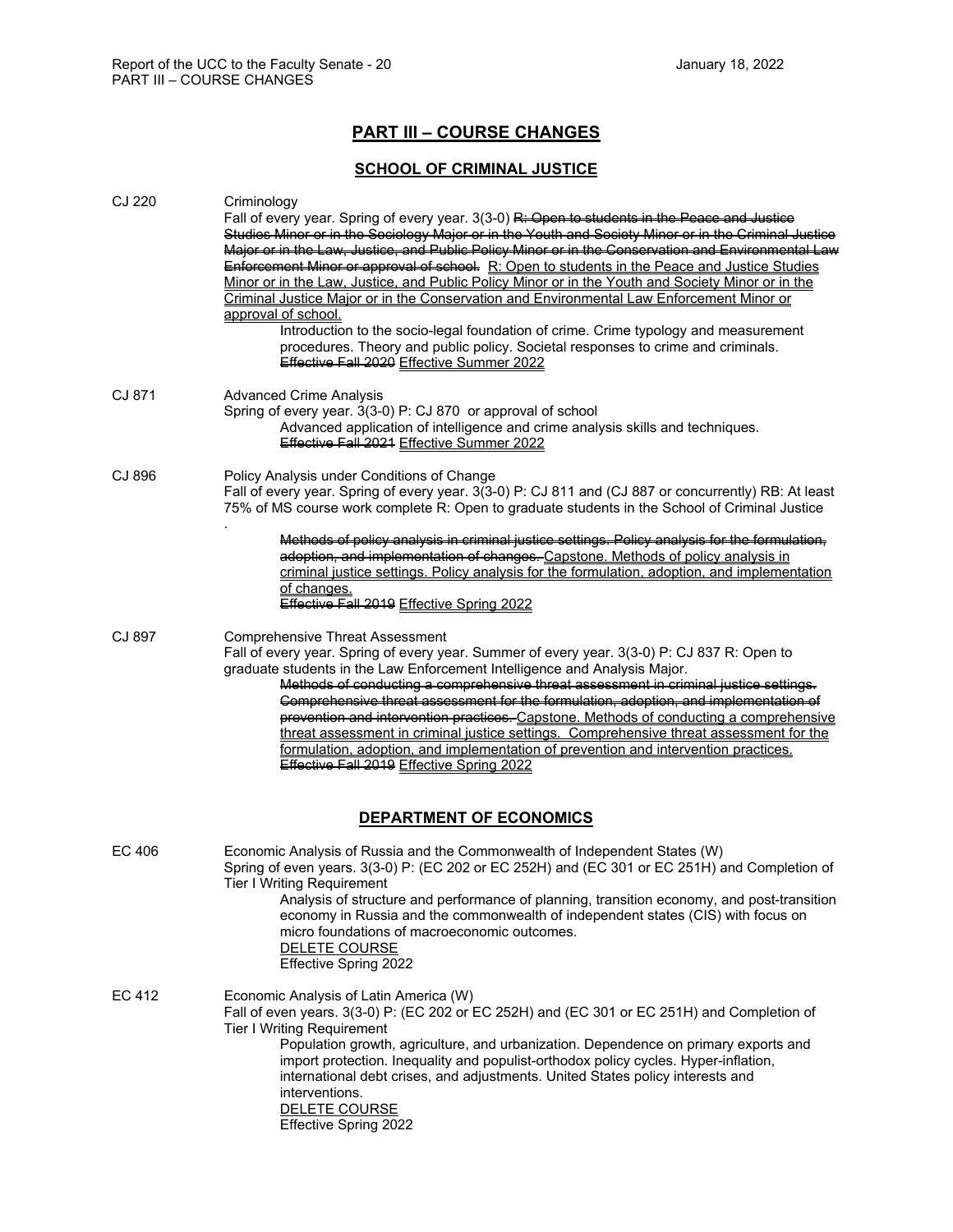| <b>EC 420</b>  | Introduction to Econometric Methods<br>Fall of every year. Spring of every year. Summer of every year. 3(3-0) P: (EC 202 or EC 252H)<br>(EC 261H or EC 301) and (MTH 124 or MTH 132 or MTH 152H) and (STT 315 or STT 361 or STT<br>421 or STT 430 or STT 442) P: (EC 202 or EC 252H) and (EC 251H or EC 301) and (MTH 124 or<br>MTH 132 or MTH 152H) and (STT 315 or STT 351 or STT 380 or STT 421 or STT 430 or STT 442)<br>Specification, estimation, and interpretation of econometric models. Evaluation of current<br>quantitative work in economics.<br>Effective Fall 2024 Effective Summer 2022                                                                                                                                                      |
|----------------|--------------------------------------------------------------------------------------------------------------------------------------------------------------------------------------------------------------------------------------------------------------------------------------------------------------------------------------------------------------------------------------------------------------------------------------------------------------------------------------------------------------------------------------------------------------------------------------------------------------------------------------------------------------------------------------------------------------------------------------------------------------|
| EC 491         | Advanced Topics in Economics<br><b>Topics in Economics</b><br>Fall of every year. Spring of every year. 3(3-0) A student may earn a maximum of 9 credits in all<br>enrollments for this course. P: (EC 251H or EC 301) and (EC 252H or EC 302) and (MTH 124 or<br>MTH 132 or MTH 152H) R: Approval of dopartmont.<br>Advanced work in specialized topics of economics. Select work in specialized topics of<br>economics.<br>Effective Fall 2014 Effective Fall 2022<br>DEPARTMENT OF FORESTRY                                                                                                                                                                                                                                                               |
|                |                                                                                                                                                                                                                                                                                                                                                                                                                                                                                                                                                                                                                                                                                                                                                              |
| <b>FOR 110</b> | Seminar on Contemperary Iccuce in Forects and the Environment<br><b>Contemporary Issues in Forests and the Environment</b><br>Fall of every year. 1(1-0)<br>Role of forests in environmental quality and human well-being.<br>Request the use of the Pass-No Grade (P-N) system.<br>Effective Fall 2013 Effective Fall 2022                                                                                                                                                                                                                                                                                                                                                                                                                                  |
| <b>FOR 335</b> | Secioeconomics of Suctainable Bioproducts<br><b>Business Innovation Toward a Sustainable BioEconomy</b><br>Fall of every year. Spring of every year. 3(3-0) RB: FOR 212 R: Not open to freshmen.<br>Role of forest bioproducts in developing sustainable communities. Resource planning and<br>availability for value added bioproducts. Bioproducts supply-chains analysis and principles<br>of life cycle implementation.<br>Effective Fall 2018 Effective Fall 2022                                                                                                                                                                                                                                                                                       |
| <b>FOR 340</b> | Forest Ecology<br>Fall of every year. 3(3-0) P: ((CSS 210) and completion of Tier I writing requirement) and (PLB 105<br>er BS 162 or LB 144) P: ((CSS 210 or GEO 206) and completion of Tier I writing requirement) and<br>(PLB 105 or BS 162 or LB 144) RB: IBIO 355<br>Ecological interactions crucial to the sustainable management of forest ecosystems. Plant<br>resources, species interactions, succession, biodiversity, productivity, nutrient and carbon<br>cycling, ecosystem structure and function, exotic species, global environmental change.<br><b>SA: FOR 404</b><br>Effective Fall 2019 Effective Fall 2022                                                                                                                              |
| <b>FOR 372</b> | <b>Ecological Monitoring and Data Analysis</b><br>Spring of every year. 3(2-2) Interdepartmental with Geography. P: ((MTH 124 or MTH 132) and<br>eemplotion of Tior I writing requirement) and (STT 201 or STT 224 or STT 231 or STT 421) P:<br>((MTH 124 or MTH 132) and completion of Tier I writing requirement) and (STT 201 or STT 224 or<br>STT 231 or STT 421 or GEO 363)<br>Design of ecological monitoring systems and analysis of resulting ecological data sets.<br>Monitoring system design, model specification and implementation, and computational<br>considerations from both a design- and model-based perspective. Hands-on introduction<br>to statistical software.<br><b>SA: FOR 472</b><br>Effective Spring 2020 Effective Summer 2022 |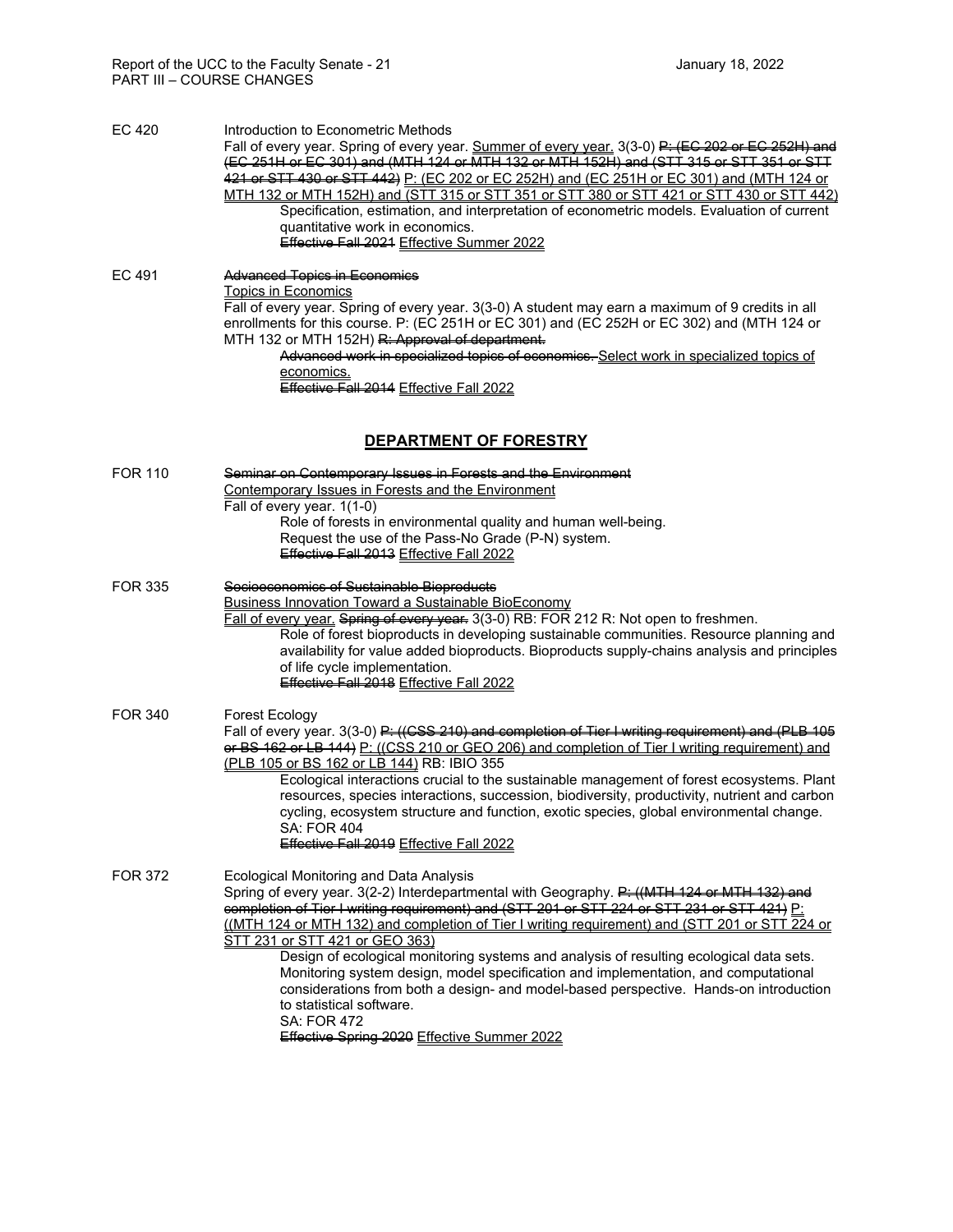| <b>FOR 405</b> | <b>Forest Ecosystem Services</b><br>Spring of every year. 3(3-0) P: ((MTH 124 or MTH 132) and completion of Tier I writing<br>requirement) and EC 201 RB: FOR 202 and FOR 404 R: Not open to freshmen or sophomores.<br>Ecosystem services and their quantification and valuation. Sustainable management of<br>forest ecosystem services. Global overview of non-timber forest products. Field trips<br>required.<br>DELETE COURSE<br>Effective Spring 2022                                                                                                                                                                                                                                                                                                    |
|----------------|-----------------------------------------------------------------------------------------------------------------------------------------------------------------------------------------------------------------------------------------------------------------------------------------------------------------------------------------------------------------------------------------------------------------------------------------------------------------------------------------------------------------------------------------------------------------------------------------------------------------------------------------------------------------------------------------------------------------------------------------------------------------|
| <b>FOR 406</b> | Applied Forest Ecology: Silviculture<br>Fall of every year. 3(3-0) P: ((FOR 404 or concurrontly) or (IBIO 355 or concurrontly)) and<br>completion of Tior I writing requirement P: ((FOR 340 or concurrently) or (IBIO 355 or<br>concurrently)) and completion of Tier I writing requirement R: Not open to freshmen or<br>sophomores.<br>Ecophysiology of tree growth and reproduction. Stand structure, composition and growth.<br>Intermediate stand treatments. Natural and artificial reproduction. Silvicultural techniques.<br>Effective Fall 2016 Effective Fall 2022                                                                                                                                                                                   |
| <b>FOR 420</b> | <b>Forestry Field Studies</b><br>Summer of every year. Huron-Manistee National Forest, Huron-Manistee National Forest, Huron-<br>Manistee National Forest 3 credits. P: FOR 204 and FOR 222 and FOR 404 and FOR 406 and<br>GSS 210 P: FOR 204 and FOR 222 and FOR 340 and FOR 406 and CSS 210 R: Open to juniors<br>or seniors in the College of Agriculture and Natural Resources.<br>Integration of tree biology, forest ecology, soil science, silviculture, forest mapping and<br>inventory methods in a variety of forest ecosystems in Michigan. Quantitative and<br>qualitative assessments of forests, defining silvicultural alternatives and executing a stand<br>management plan. Field trips required.<br>Effective Fall 2013 Effective Summer 2022 |
| <b>FOR 427</b> | <b>Biomass and Bioproducts Chemistry</b><br>Spring of overy year. Spring of even years. 3(2-2) P: CEM 141 or CEM 151 or LB 171 RB: FOR<br>212 R: Not open to freshmen.<br>Chemistry of wood, engineered composites and bioproducts. Chemical characterization of<br>biopolymers from woody biomass and bioproducts. Analytical methods related to<br>bioproducts chemistry.<br>Effective Fall 2018 Effective Spring 2022                                                                                                                                                                                                                                                                                                                                        |
|                | DEPARTMENT OF GEOGRAPHY, ENVIRONMENT, AND SPATIAL SCIENCES                                                                                                                                                                                                                                                                                                                                                                                                                                                                                                                                                                                                                                                                                                      |

GEO 201 Introduction to Plant Geography Fall of even years. Spring of even years. 3(3-0) R: Not open to graduate students. Geographic distribution and characteristics of plants throughout the world; relationships between biomes and aspects of the physical environment (climate, soils, landforms, disturbance); plant ecology; human impacts on vegetation; optional field trip on campus. Effective Fall 2017 Effective Spring 2024

# **DEPARTMENT OF INTEGRATIVE BIOLOGY**

**FOR 870<br>IBIO 870** Spatial Ecology Fall of every year. 3(2-2) Interdepartmental with Fisheries and Wildlife. Interdepartmental with Forestry and Fisheries and Wildlife RB: (ZOL 851 or concurrently) or Equivalent Science of understanding and predicting ecological patterns in space. Effective Fall 2015 Effective Fall 2022